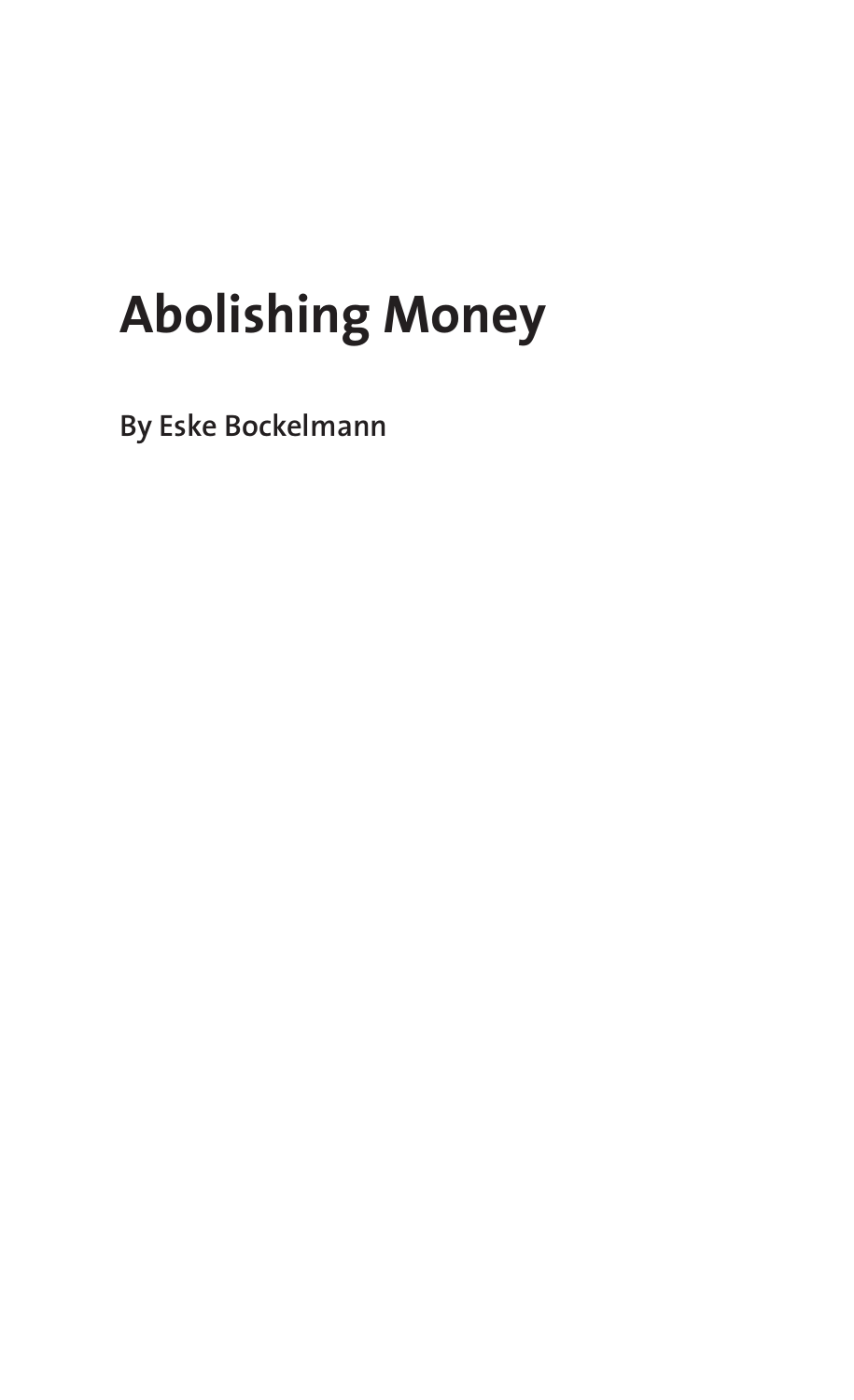All rights reserved Any form of reprint as well as the reproduction in television, radio, film, sound or picture storage media and the storage and dissemination in electronic media or use for talks, including extracts, are only permissible with formal written approval of the publisher.

2nd edition June 2012 © MoneyMuseum by Sunflower Foundation Verena-Conzett-Strasse 7 Postfach 9628 CH-8036 Zürich

Translated by Roy Greenspan Typeset and produced by Sergeant AG, Zürich Printed and bound by CPI – Ebner & Spiegel, Ulm Printed in Germany

Available for free at MoneyMuseum Hadlaubstrasse 106 CH-8006 Zürich Telefon: +41 44 350 73 80, Büro: +41 44 242 76 54

For further information, please go to **www.moneymuseum.com** and to the Media page of **www.sunflower.ch**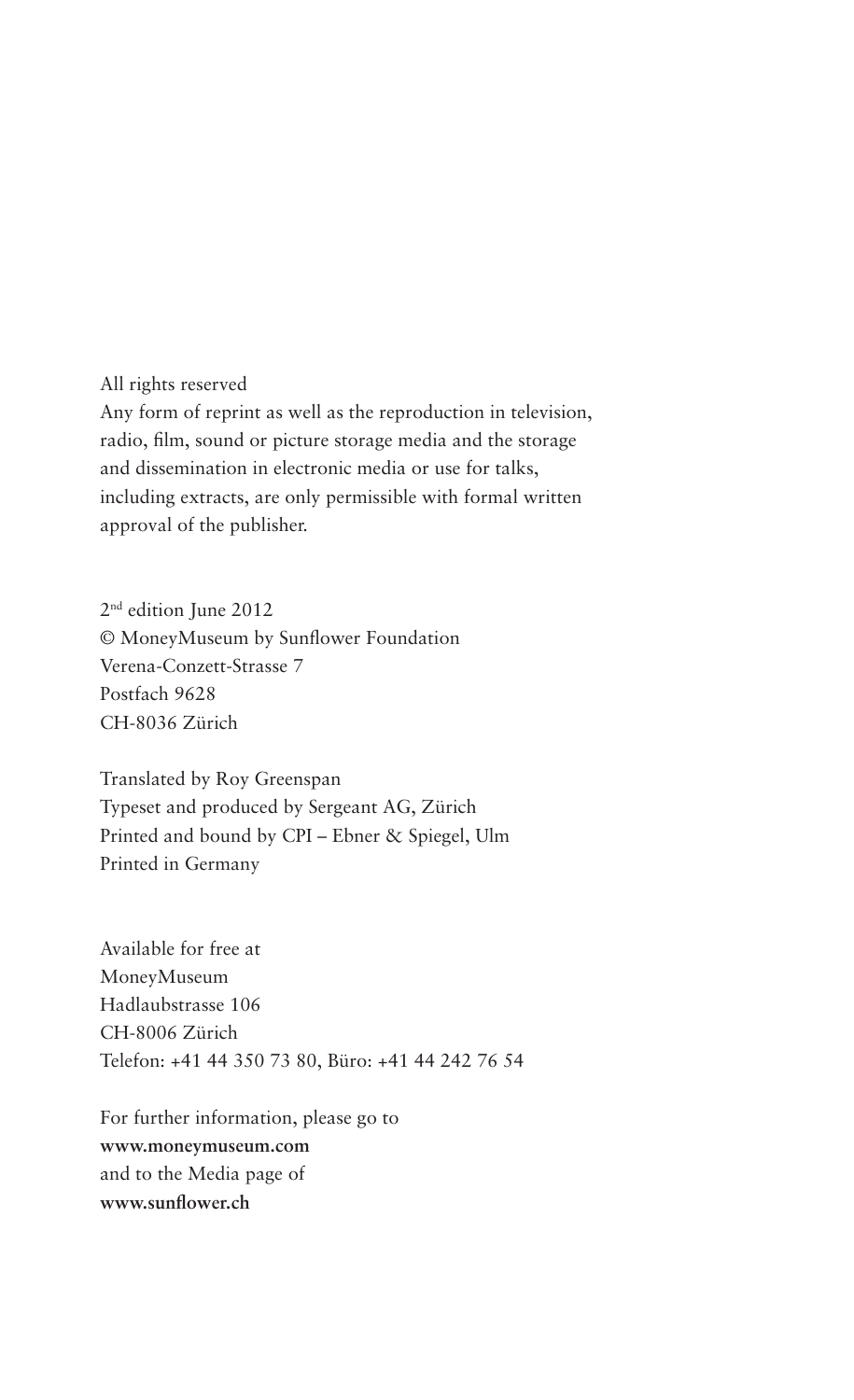# Content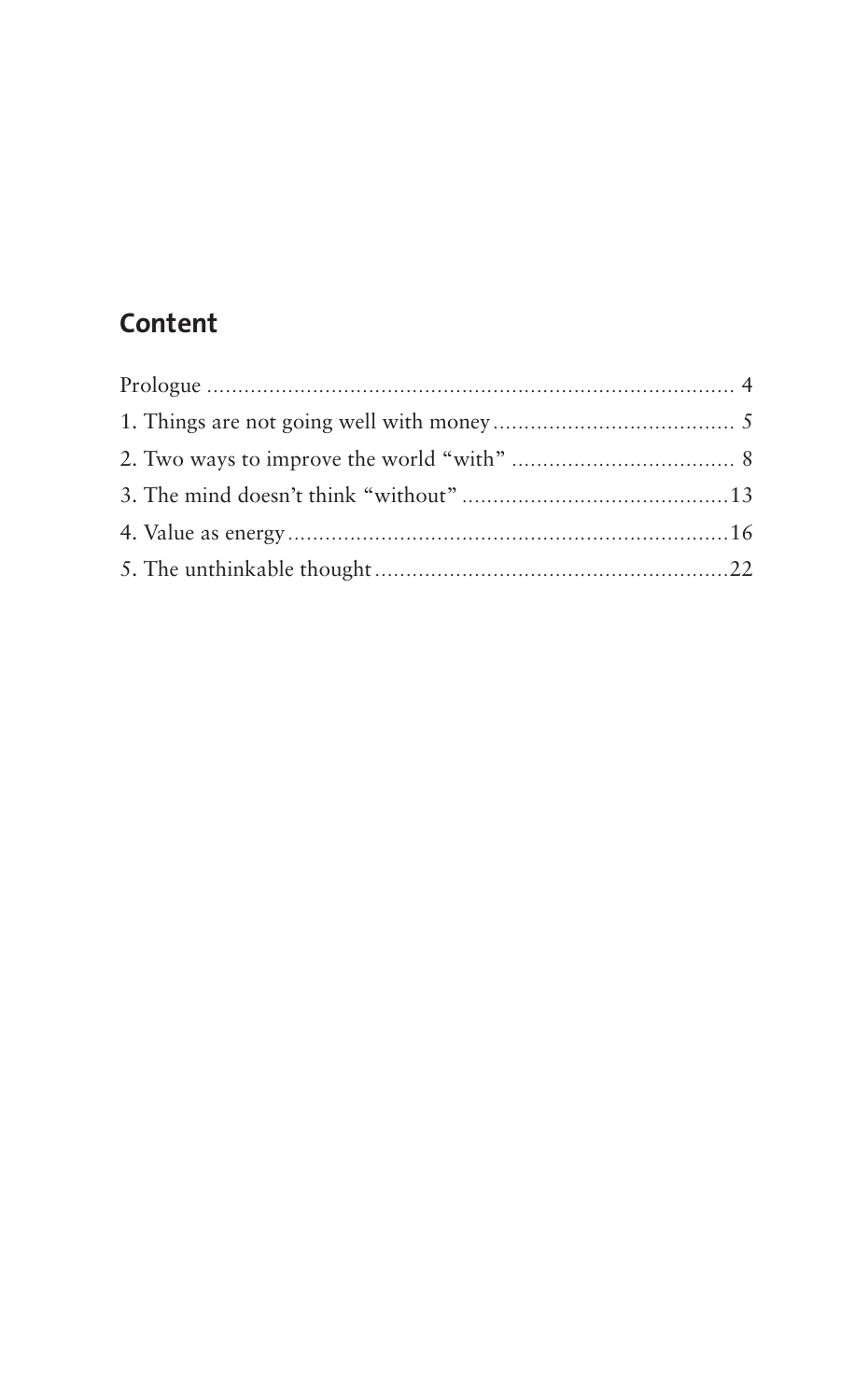#### **Prologue**

When I realized, as a five-year-old, that like everyone else, I too would one day have to earn my own money, I was grimly certain, firstly, that I would fail and, secondly, that I really had to learn magic. Otherwise, it was painfully clear to me, that I would never manage to achieve all those things essential for life.

I could well imagine acquiring a profession and mastering various skills that I did not yet have. What I did find threatening however, was the fact that my profession would be invariably linked to the apportioning of that strange and alien material which seemed to come from an outside source and to which obviously, my parents and their professions were subject. Moreover the fact that my own very survival would depend on this substance left me no alternative but to resort to magic. Of course, I realized my prospects of learning magic were rather poor but since my intentions were only to secure the basics like food and shelter, if I would just limit myself to conjuring these necessities and not everything right away...

To this day, I have not learned any magic. And so I raised my hand when the question was finally asked, "... or would anyone want to abolish money?" It was during the closing session of a conference on the sociologist Alfred Sohn-Rethel. I was participating in a roundtable discussion on the podium and Jochen Hörisch was summing up: Despite sharply criticizing money and commerce, Sohn-Rethel was nonetheless an admirer of money. Thus, we should not conclude our conference by totally disparaging money but rather by recognizing its considerable achievements. After all, money facilitates society's supply and production mechanisms, and, according to Sohn-Rethel, ultimately created rational thought itself. Our very language itself has been enriched by the sheer inexhaustible resource of metaphors pertaining to money. Indeed money deserves our admiration, a fact we should acknowledge, "... or would anyone want to abolish money?"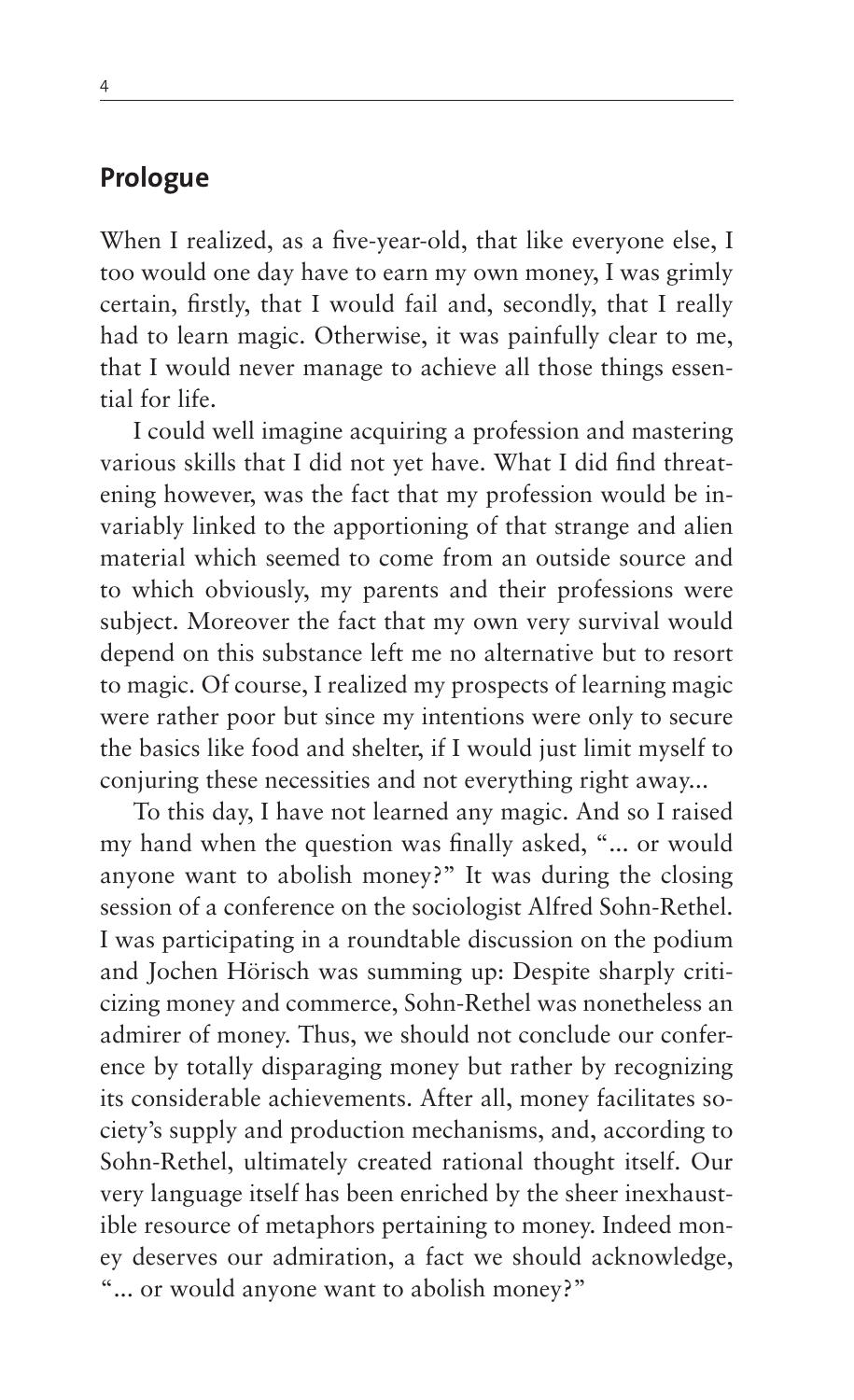Well, I raised my hand: If it were up to me, I would. But wait a minute. I looked around the hall and saw no other hands in the air; mine was the only one. No one else, it seemed, cherished the wish or even the thought that one day things could work out without money. Astounded, I wondered then whether Sohn-Rethel's insights were less about encouraging the wish to abolish money and more about explaining why no one actually wants to do so.

#### **1. Things are not going well with money**

Are things really working out with money? No, things are not going well with it. The most that can be said in this respect, is in fact that money enables one very small part of humanity to become rich and prosperous, whereas the greater part by far is, as a result of this wealth, subjected to torment, deprivation and famine. Is money to blame? Yes it is money's fault, namely, in as far as money is the very first and most common foundation of exactly those social conditions that are in force today worldwide; money has caused this kind of division of humanity and exacerbated the plight of the ever-growing majority of the world's population.

This should not be interpreted as if, before the age of money, there was no poverty, suffering or violence. And there is yet another misconception to be avoided, one that Sohn-Rethel long cultivated, namely that with the minting of the first coins early in Greek antiquity, money already formed the *nexus rerum*—in other words, that money already then had the power to support society entirely and produce the effects I've referred to. That stage was not reached until Europe entered the post-medieval period. Indeed, the transition to a money-based economy emerged in the course of the so-called "long"  $16<sup>th</sup>$  century, and it is this transition that truly marks the beginning of the modern era. Of course, money existed prior to 1500, but before that time—and much later outside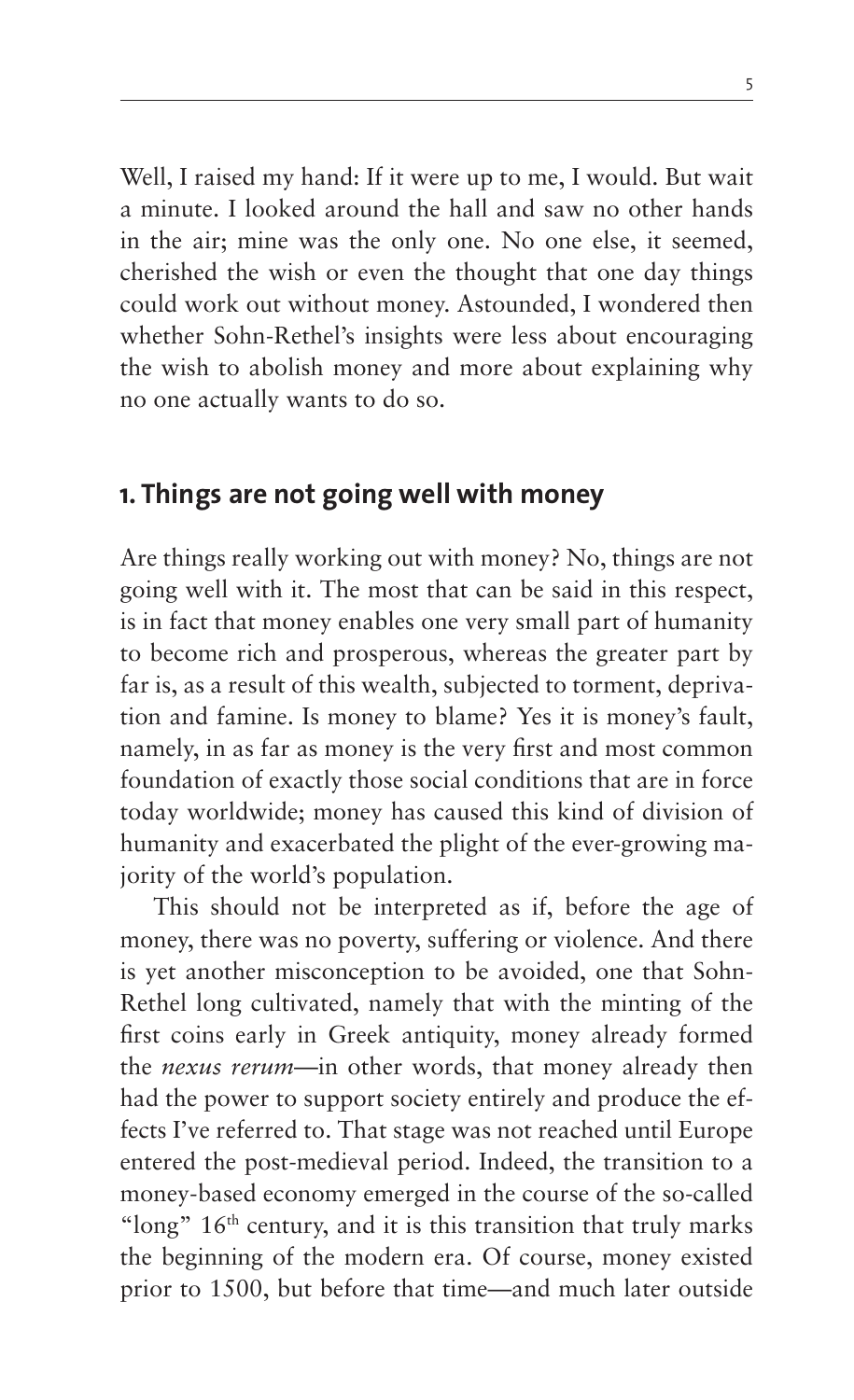of Europe—goods were mainly produced for personal use. This meant the necessities of society were not, for the most part, produced as merchandise to be then sold for money. Rather, they were produced by those who also used them directly, or they were appropriated by those who, thanks to established lines of power and by decree, then distributed them to their dependents. As long as the entire life cycle of a society rested on these principles and that was until the feudal Middle Ages, it was not dominated by the production of merchandise and exchange values. And consequently, not by money. Only later, with Europe's transition to the so-defined modern era, did money begin to penetrate all of society, and to decisively make the sustenance of the people and their relations with one another dependent on *it*. This is the origin of the historically very specific social conditions that I am referring to and which are becoming obvious today. And despite wealth and unimaginable gains in productivity, all is not going well with money.

There is no doubt today we are living in a notably globalized, *money-mediated* society—even if there is growing doubt about how it *functions*. Even the most unsophisticated official voices—if I recall correctly, under the patronage of a president of the Federal Republic of Germany—felt the need not long ago to launch an advertising campaign advocating the "Volunteer Model." This notion was not only directed at sports clubs. No, we would be *altogether* depending on volunteerism. Voluntary work has to become the new basis of "our" society. Away from calculated self-interest towards a willingness to show solidarity with their fellow man if they do not want their society to be defeated by its famous "challenges." This idea of voluntary work i.e. without remuneration is to be developed into a new structural form of labor because payment for work that needs doing in every corner of society is causing insurmountable difficulties. Yes, there is much to be done, but who should pay for it? So, citizens, put an end to social coldness and warm-heartedly forego payment.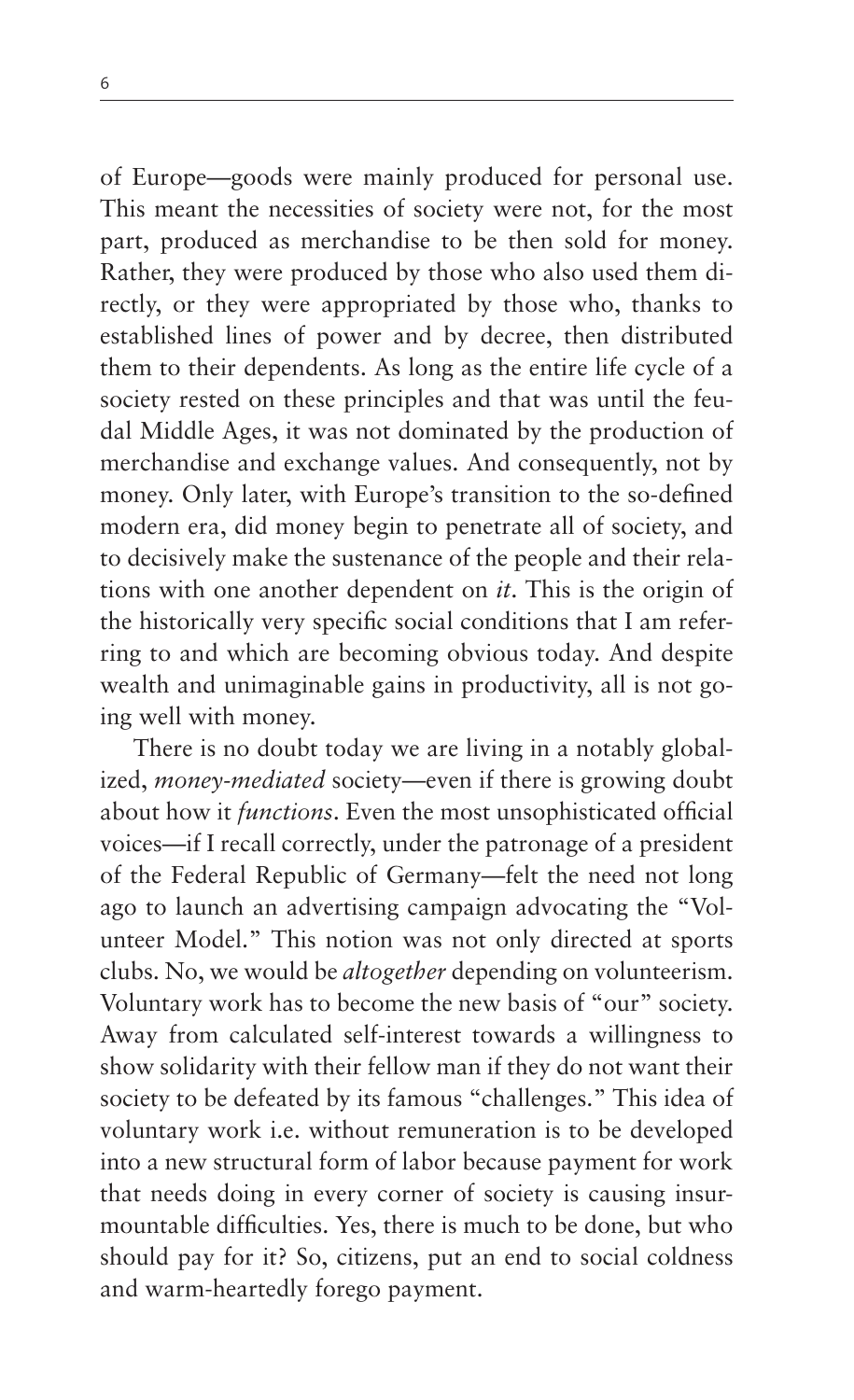Well, I'm still thinking along similar lines. Whatever I do to make money at present, I would gladly do voluntarily, without pay, provided that my food is given to me voluntarily, that I'm allowed to live in my apartment voluntarily, and that somebody voluntarily helps me to repair my bicycle.

That I currently insist on payment for my work doesn't mean I have any great appetite for money or that I have to first see the money ("*Money, Money, Money!*") before I then properly spend it. No, my pecuniary needs merely reflect the well-known necessity that I encounter everywhere, namely, I only receive the resources I need to conduct my life in the form of *money*, which everyone around me requires for payment, and so I too must have money available to acquire whatever I need. And why does everyone insist on using *money*? Because they must, since everyone, myself included, insists on money. And so it goes: an endless cycle around the globe.

It is clear then that the *coercive power* money has over everyone, whether one wants it or not, derives from its universality, it can only be abolished *universally*. Implicitly, this is what the Volunteer Model project, in all its innocence, proposed by wanting to make unpaid labor the basis of our society. But be careful, Mr. President, of this quintessentially Communist idea! If people were to perform their tasks or produce only the things they deemed essential or desirable for their lives, and simply because these things are essential and desirable and not because the universal coercion of money has intervened and wants to be served—and this is of course the idea—one could speak of a liberated humanity! But let's not get carried away: suffice it to say this is the good materialistic thought of a well-contented life.

But that was not your intention, Mr. President, I am sure, and you certainly didn't want to address the related issue of private property. Quite the opposite, you wanted to preserve society *as it is*. It's just that our money-based society has obviously run into so much trouble that it requires such an inherently self-contradicting remedy. Volunteerism bears a vision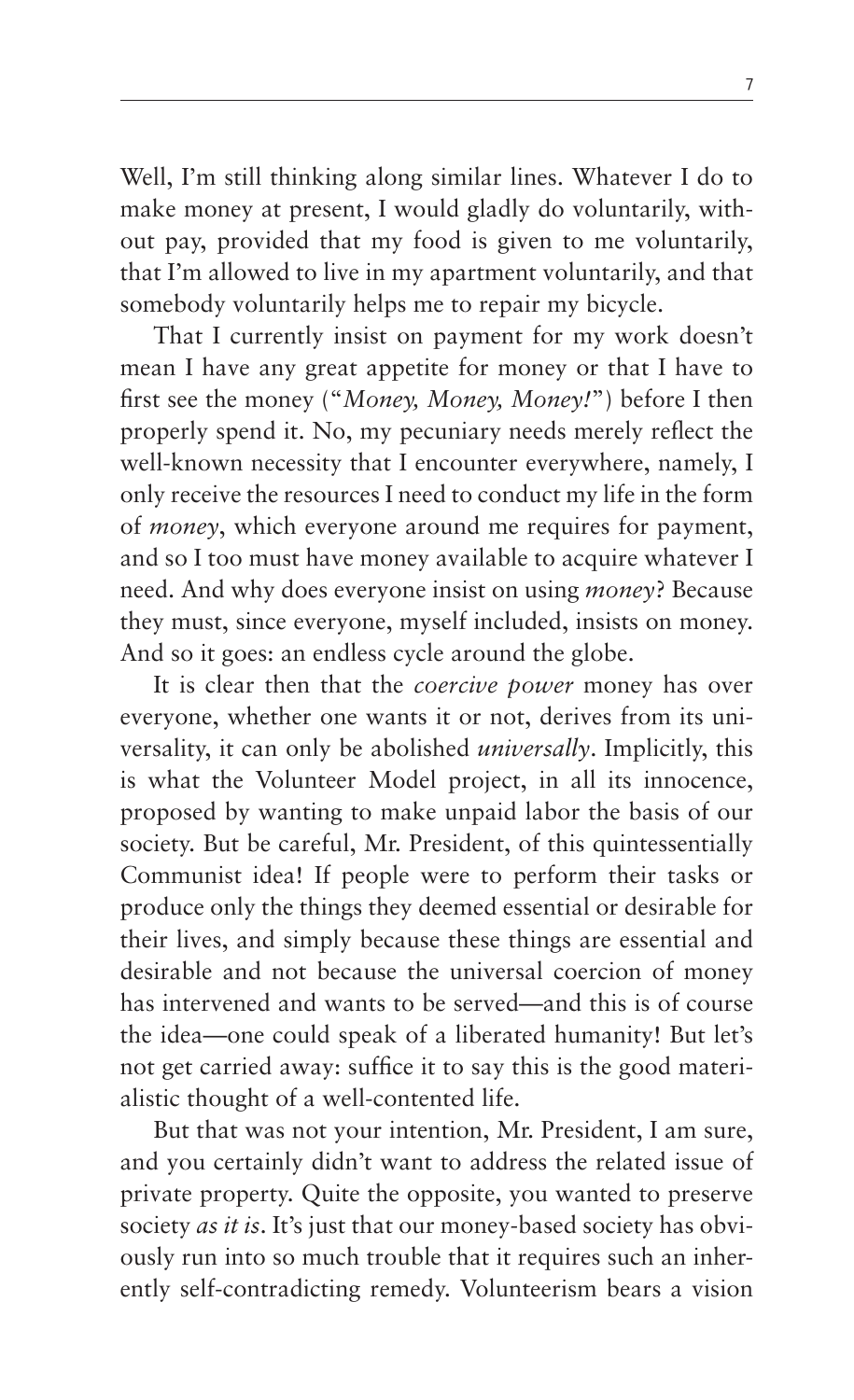you really wanted to shield us from. It implies a fundamentally *different* society, one that runs *without* money. Oddly, no one seems to reach this conclusion except, like Mr. President, inadvertently, without quite realizing it. Nobody can ignore the obvious, radical and widespread difficulties that money inflicts on *itself* and on others: from the unemployment that we now accept as matter of fact, all the way to the grand global financial crisis that required tremendous efforts from the world's mightiest countries to save our treasured financial system from imminent collapse. And there are certainly no taboos against sharply criticizing bankers and traders, the World Bank and the International Monetary Fund, the locusts and *global players*, the feckless politicians and regulators, immoral and incompetent managers, fair versus free trade, good versus bad taxes, free versus managed markets, too much debt versus too little credit. But this criticism and the general dissatisfaction with the financial system stop short of questioning how it might work *without* money. Instead, they stubbornly and without exception insist on continuing *with* money, just—the devil only knows how—doing it *better*.

#### **2. Two ways to improve the world "with"**

There are just two routes that offer any hope of doing this, the only question being which of them is the more hopeless. Powerful forces are gathering to do battle with one. The other has already been dismissed by history.

The latter was the attempt to teach *mores* to money. Money was supposed to make everything *right*. It was supposed to distribute wealth fairly. It was not supposed to divide humanity into two classes. It was supposed to be channeled to where it is needed to sustain lives, to be where worthy objectives were met. To this end, half of the world invoked Marx, the only result being a gross misunderstanding and complete distortion of his *criticism* of the political economy. The laws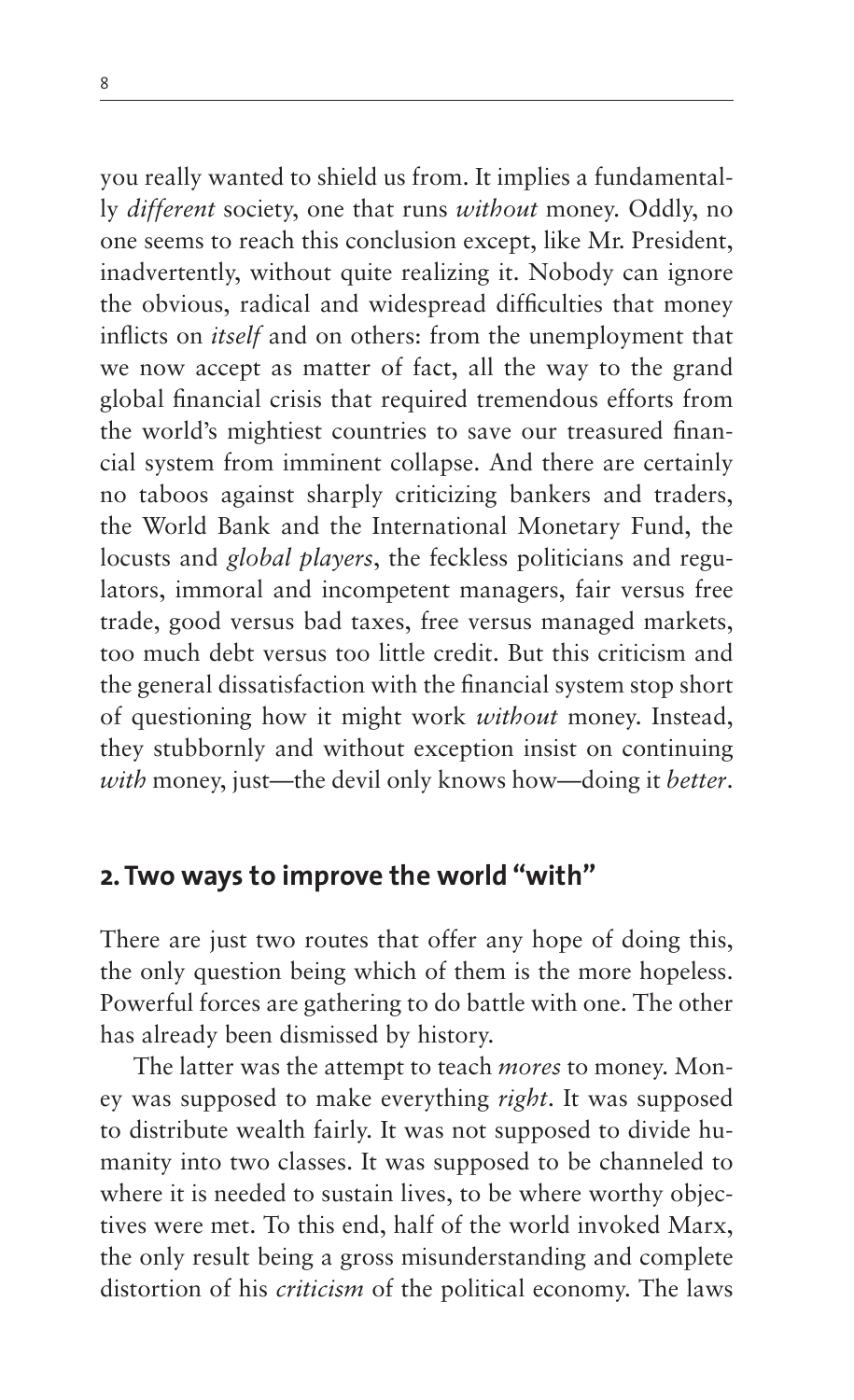of value that Marx saw at work in capitalist system, that in all their loveliness he made responsible for this system, were in fact *not* criticized by state socialism, which, in a complete reversal of his intent, brazenly took them as laws of nature that must be applied, merely in his sense, in order to do *good* economically. The countries that considered themselves communist had absolutely no intention of dispensing with the logic of money; the idea was rather to *use* it to the best of their knowledge. They did not abolish what Marx criticized but rather made it their business. They merely constrained it to fit the perceived moral standards and to do this, occasionally a sort of curb was put on money.

Planning did not replace money with its laws or abstract worth as such, but rather only the *competition* for money. It was planned where money should be generated and what amount should be produced and the price the products should be sold for. What in a purely capitalistic environment is steered by market competition, as participants must react to competitors' prices, and by the same measure produce only when profitable returns can be expected, was taken into the hands of the state socialist planners along with control of money. Thus, they did indeed create quite different conditions from those of the capitalist system and, to a degree, freed people from the logic of money. Those who, like me, after the fall of the Berlin Wall left West Germany and moved to the East and have been living there for some years, could clearly notice the differences in attitudes between the people in the two regions only to observe those differences quickly vanish.

Nonetheless, the logic of money remained in place, undisturbed, and did its work against the good intentions of the planners. As long as the real results of the planning were not in the foreground—for example, houses built to certain quality specifications—but instead only the *amount of money* to be spent or potentially realized from these houses, then the priorities of the builders were wrongly redirected. The amount of money allotted, for instance, to purchase a certain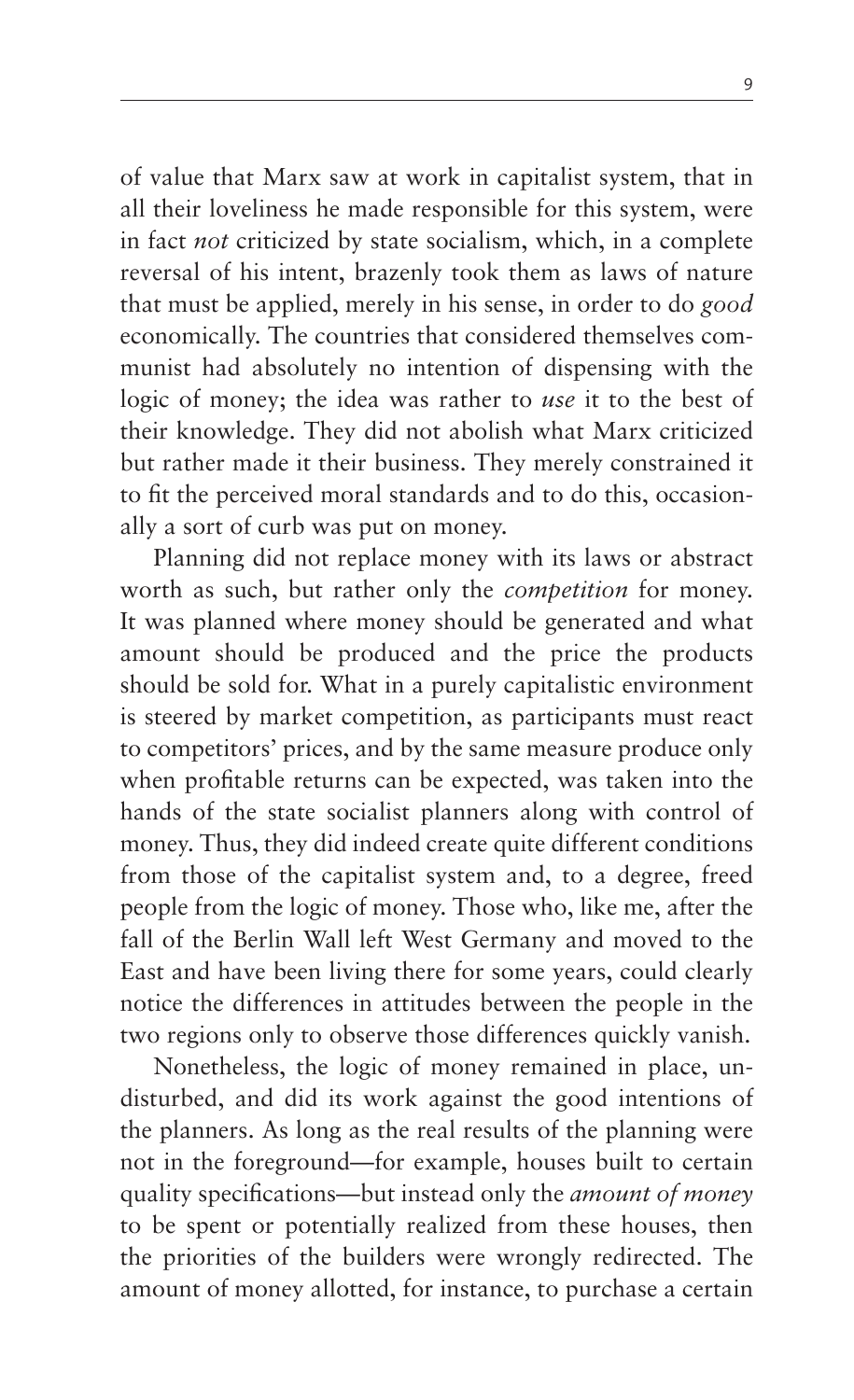amount of construction materials, and the amount of steel required was all the builders considered. They would fill a building's shell to the brim with steel in order to meet the plan's targets, instead of merely installing the amount appropriate to the building's needs. And in this way even here abstract value damages the *material* value of the goods by being, in a totally anti-capitalistic way, recklessly uneconomical with the costs. And the fact that the *abstract* value itself in this way never produced enough of the intended added value is only too well known.

Having failed its trial, this approach had to exit history's stage. Nonetheless, even if very distanced from the original camp, successors still appear. Whether tentatively or self-confidently, they are all unwilling to go as far as the socialists. They do not want to change anything in the basic capitalist mathematics of added-value generation—Tobin tax here, or maybe the taxing of machines instead of people there, more market opportunities for poorer countries here or a market deceleration there, aiming to give a more human face to it all. Wherever the brakes would be applied, the growth imperative, implemented through society's universal agent, money, and already reacting poorly to merely modest growth, tolerates any form of constraint even less. Money only then functions as capital—that is, it only then produces *something*—if it generates *more* money. If a business brings in less returns than it lays out, it is no business, and any use of money that doesn't generate more money has to be stopped. This clear logic applies to the smallest of businesses, and even more so, because of the vast amounts of capital coursing throughout the world demanding growth, to the entire global market. To further inhibit the global market, which already finds its returns too small to reasonably maintain itself, would mean only aggravating the crisis. Nor would it be more humane worse still more catastrophic. Today's already widespread collapses, which are responsible for rack and ruin in many countries, would become far-reaching and the cozy, normal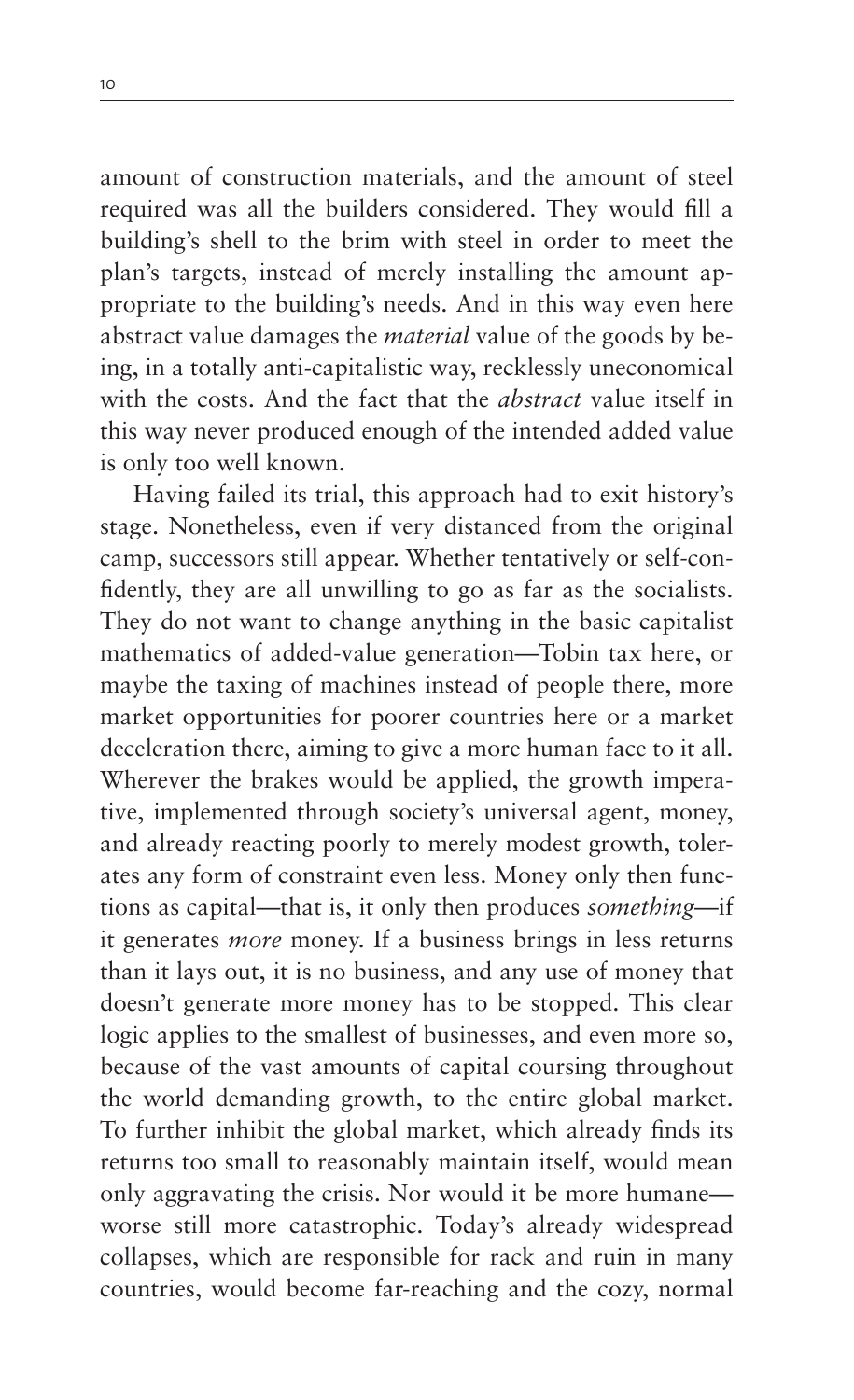conditions of capitalistic life would gain decisively in dimension and stridency. Money cannot be persuaded to function as money and *at the same time* not to function as money; namely, to please be nice to everybody.

The other conviction as to how it could function better with money is rock solid. Money only needs to be freed of all brakes, without looking to the left and the right, driven only towards its *own* success—"neoliberal," "global brutal," "pure capitalism"—and subsequently, everything else would turn out fine. If the world finally overflowed with capital, then this would yield an abundance of wealth, charity and wellbeing for everything and everyone. If this is *not yet* the case today, then it's not because of "pure capitalism" but because capitalism hasn't been pure enough to have really taken off. To date, the centuries of capitalistic economies have created great riches, but because they have not yet done so for everybody, we have to *continue* in this direction and simply create *even more*. Yes, only that which money takes into its hands has actually the guarantee of turning out for the best. If, at present, the air is polluted and the waters and other things are horribly contaminated—namely according to good capitalistic cost calculations—then air and water simply would have to be "monetized," that is, to be assigned a value in money, to be bought and paid for, available only as merchandise to those who can afford them. Only then, when everything is valued in terms of money, would everything be appraised in the right measure and protected as being both precious and costly. This is a conviction with which Hörisch identified on the podium: The world would be good because it would be really expensive.

So, we only have to somehow ensure that a lot, but please *not too much*, money would be available everywhere in the *proper* amounts. Every private person and businessperson should have *enough* money to pay for every necessity—only in this way could hardship be prevented—but under no circumstances should they have *more* money than necessary—only in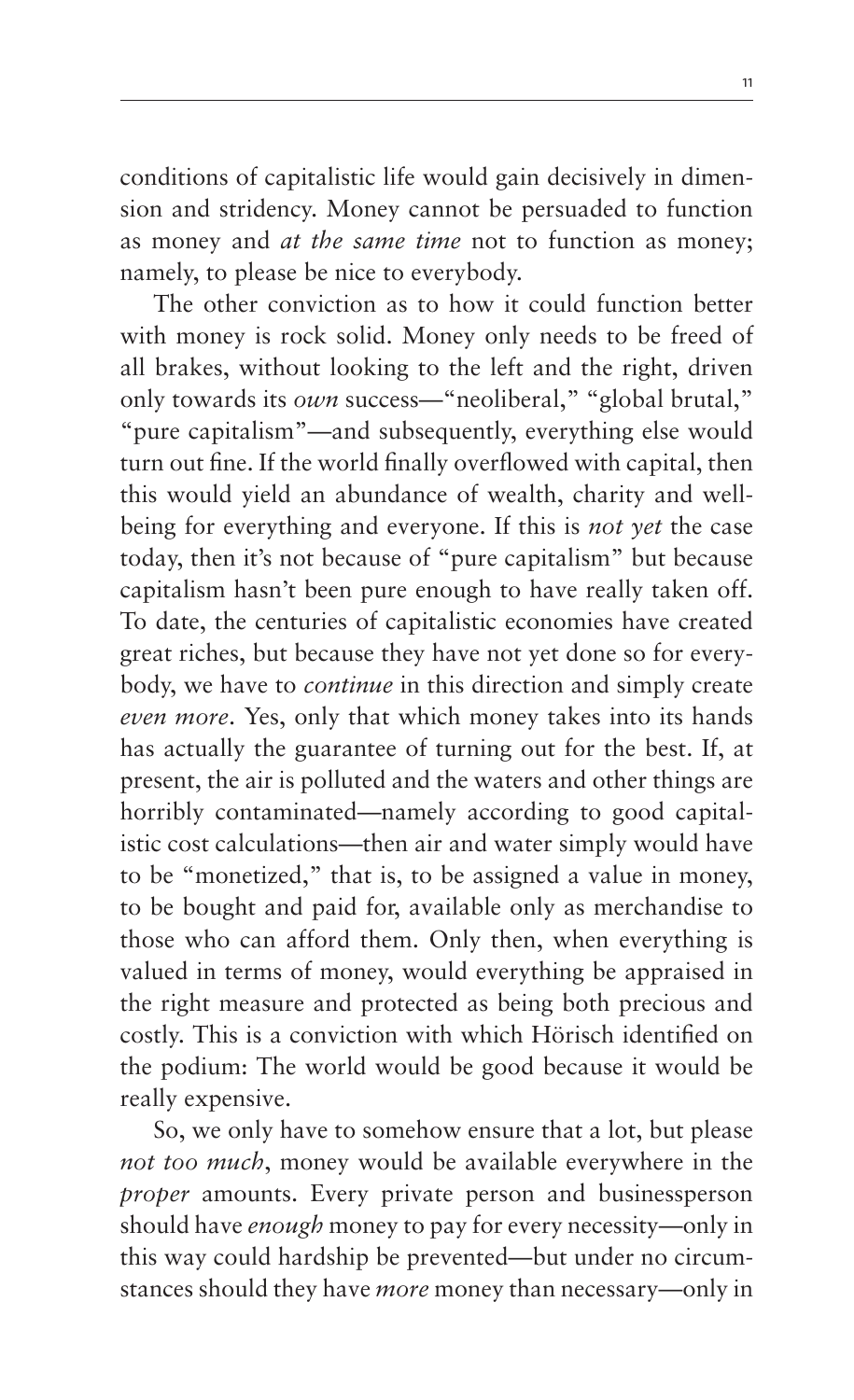this way could someone be prevented from paying for something like polluting the air. The entire world as one big collection of goods—from droplets of water to high-end products, from labor to the right to live somewhere—must confront the precisely balanced amount of available monetary wealth, and not only the total sum of all the goods against the total amount of money, but everyone, *each* and *every* person, would have to continuously take in the exact amount of money needed to spend to balance out his or her exact amount of goods. Oh holy *harmonia praestabilita*, which divine providence should plan *that*! But no, even that would be too simple. There is one more decisive requirement: All this wonderful harmony between the amount of worldly goods and the abstract value they amount to when consumed, should be created only through the invisible hand of the market, the blind rivalry of everyone against everyone, through the pure *logic of abstract value.* Although opponents of globalization earnestly demonstrate in front of politicians, they should in fact *demand* the harmonious distribution of money, to govern us into this state through a robust stance towards "the economy." But that would only mean again to attempt to teach money those *mores* that, being money, it cannot follow, and therefore hasn't followed for centuries. Accordingly, the politicians who should ultimately steer the thing with money in the right direction don't do anything like that and could not even if they wanted to. They are so preoccupied with establishing favorable conditions for their national economies to create the foundations upon which every national economy is based, namely the highest possible capacity utilization, following the only possible logic of high utilization, which is the logic of money itself.

How that functions is no secret: It creates and imposes the exact contrary of the hoped-for and desired harmony; not the equilibrium of wealth but the absurd polarization of society into rich and poor, islands of profits made possible by the impoverishment of many, capital rendered victorious through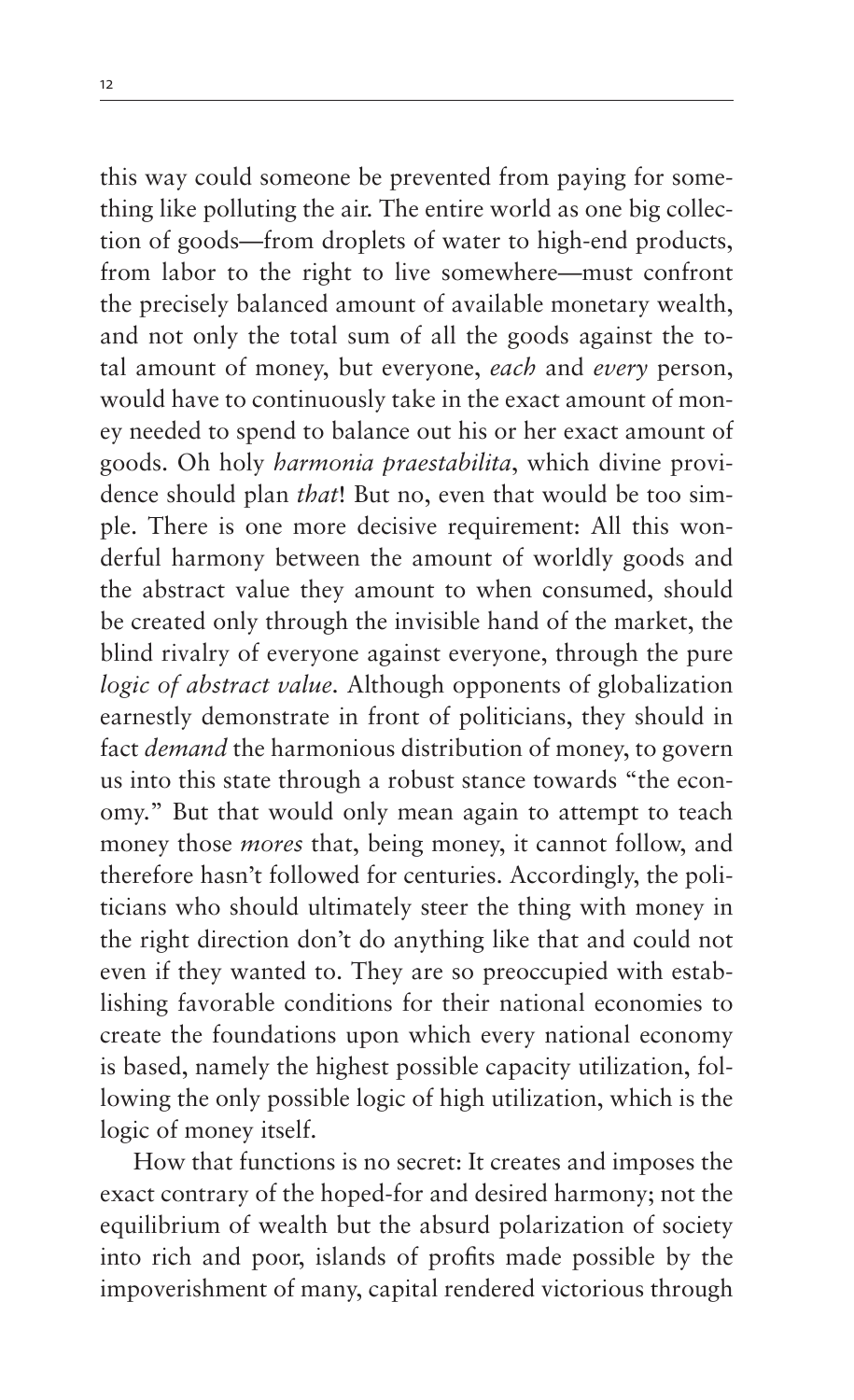the devastation of entire countries. *And that cannot be prevented*. Because money celebrates successes by denying them and avoids failures by creating them. The competition that everyone has to win is won *against* others and the money that is gained comes from others. If, as prophesized, everyone can be a winner with money, oh, then the gods of money would have long since made that happen! Even the most brutal exploiter would prefer not to ruthlessly steal his workers' modest salaries, if only because then they would have more money to buy more from him. And even the most pigheaded superpower lobbyist would rather not see his market-correct IMF measures continue to ruin the states in his care. He would rather watch them transform into flourishing landscapes full of happy people, and lots and lots of money: what attractive markets they would make!

## **3. The mind doesn't think "without"**

But this is not how it is, and how it is today—I don't have to paint the picture that everybody knows—that's how it *has* to be when money rules. Contemporary life is a valid proof. The ridiculous model of idealism won't thus become extinct: Because there are successful people, everybody could succeed *if they would only do as those do*; it is clear that if one person wins a 100-meter race, everybody could win if they, by definition, did just *as he did*—only, unfortunately, by also defeating all the others. No, the variants to avoid defeats have all long been played out: more market, more state, another interest rate, even more in private hands. And if it were really in the hands of managers, politicians or international institutions to govern the worldwide success of everyone, or at least, of one's own nation, they would have gladly done it. Nothing would have consolidated their position better. Lehman Brothers or Worldcom—does anyone still remember—would not have gone bankrupt, Africa would pay its way instead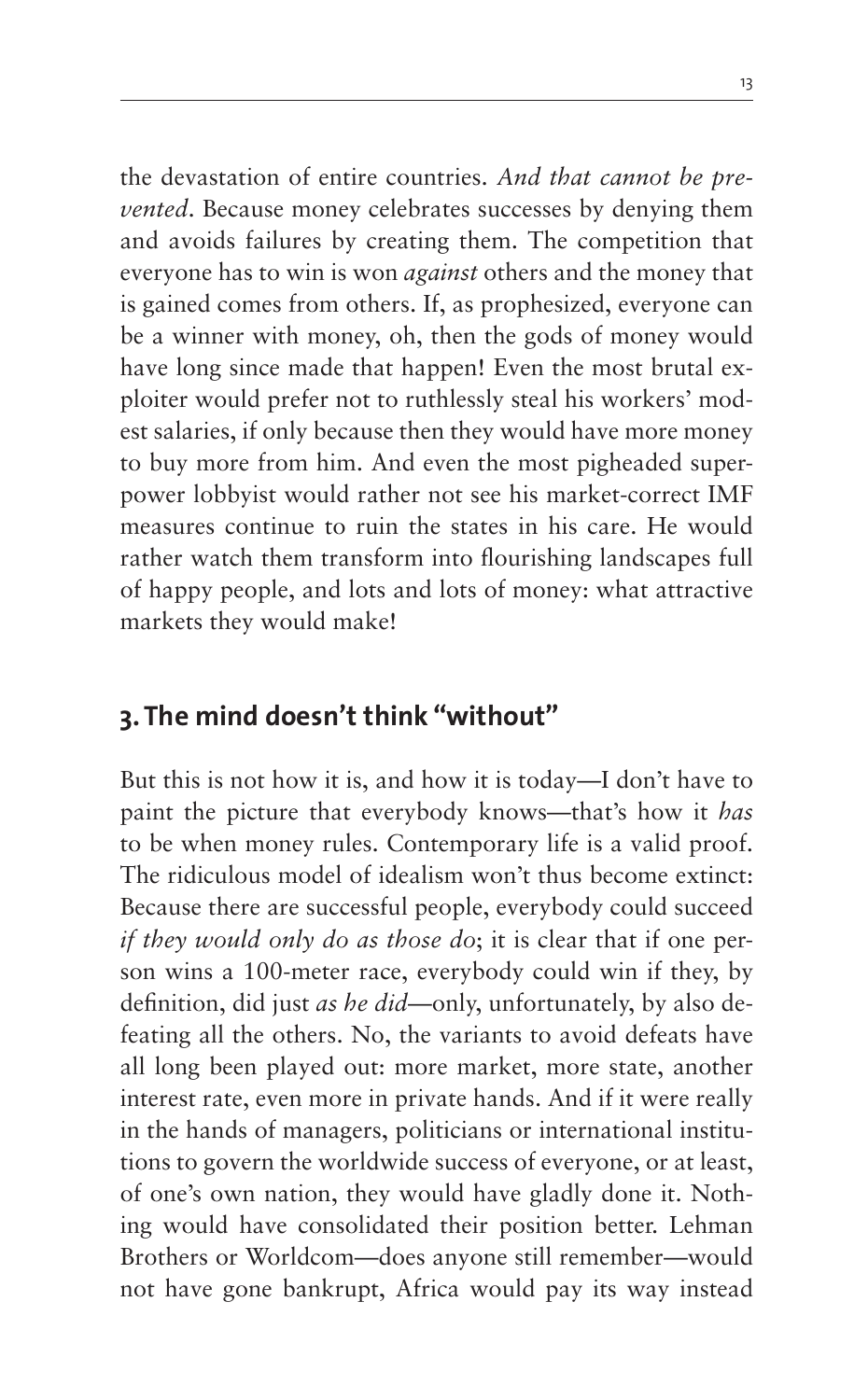of starving, and the oceans would still be teeming with fish. The harshness of the market and the harshness towards this world, these are the *success* of money. And wherever you turn to escape these harsh conditions, you run into *its* logic, which is a hindrance every time.

#### Why then is the thought missing: *without money*?

No, not because it is difficult, not because the problems would have been incalculable and because careful consideration would have therefore ruled it out with deep regret. The thought simply does not *exist*. It is missing in the first place. Despite all the usual moaning, despair and wailing over money, nowhere is it dared to even come close to the thought of eliminating the cause or the circumstances of the complaints and the moans. Even the most utopian ideas of how it could be possible to work with money, against its logic, never get to the extent of reaching *this* utopia. Philosophers have no problem in claiming that the world possibly does not exist. For physicists on the other hand there is an infinite number of worlds. Only a world *without money* is an alien concept.

Sohn-Rethel recognized: Money also forms *thinking*. The character of the merchandise forms the character of thinking—money as a form that molds our thinking—thought itself is not conceivable without money. Thus, the thought that it could be possible "without" would be taken from us. No thought escapes money, because it is already firmly implanted in every thought.

#### *Can such things be?*

How is money embedded in our thinking? Its effects are such that we, as it were, look at the world through it. We carry it already in our eyes and so lay it on everything we see, a kind of tint of the vitreous body which therefore seems to cover things, a polarizing through the cornea that does not let us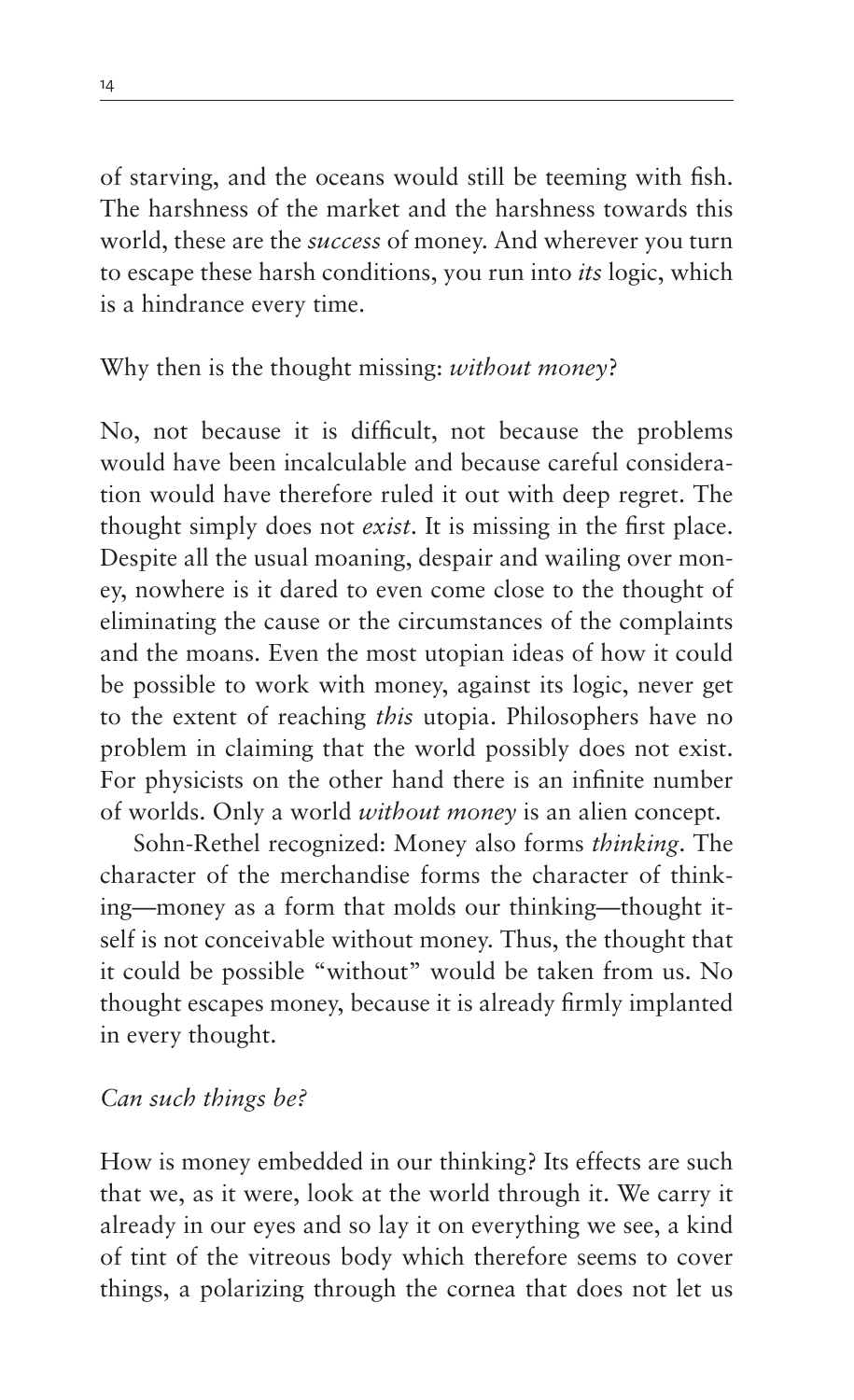see the world any other way than polarized. That is why it is so infinitely difficult for us to look *away* from money. Not only that it calls out to us from every corner of our reality, "I am here"; wherever we look and whatever part of the world we encounter, observe, touch, try to acquire, it is always already connected to money. But this objective ubiquity has its consequences and sets its terms *in* us, within the subject. It forces everybody everywhere to *co-reflect* money, to "*see it*" in everything. For each of the innumerable transactions that we must make day after day, we have to know, anticipate and actively prove *that the things of this world are connected with money*. To ensure that even such a simple transaction as shopping at the bakery succeeds, we have to additionally see the monetary value of the merchandise, and beforehand manage to establish its relation to money as an abstract value, merely based on itself.

The relationship of goods to money that we have to establish in the exchange of equivalents, popularly known as buying and selling, where the one is given for the other and thereby equated with value, requires us to conceptualize this *value*. And this value is a *purely imaginary* substance, no, a *non*-substance, immaterial, without qualities, empty, insubstantial and atom-free, a purely quantified *nothing*. Yet this nothing, again, is always related to merchandise, connected thus to all imaginable things and circumstances that we can buy and pay for with it. And with that, at the same time, the embodiment of *something*, the embodiment of all possible substances, qualities and contents—accordingly, at the same time, the embodiment of *everything*. In its existence, the exchange value of money is *pure form*: namely the form *that* and *in which* money forces us to think—without our realizing it—the form of that non-substance devoid of content; a form that only money produces in our thinking. In its function, this value attaches itself—no, *we* attach it, we *believe* it to be connected to all and everything that might become merchandise at one or other point in time.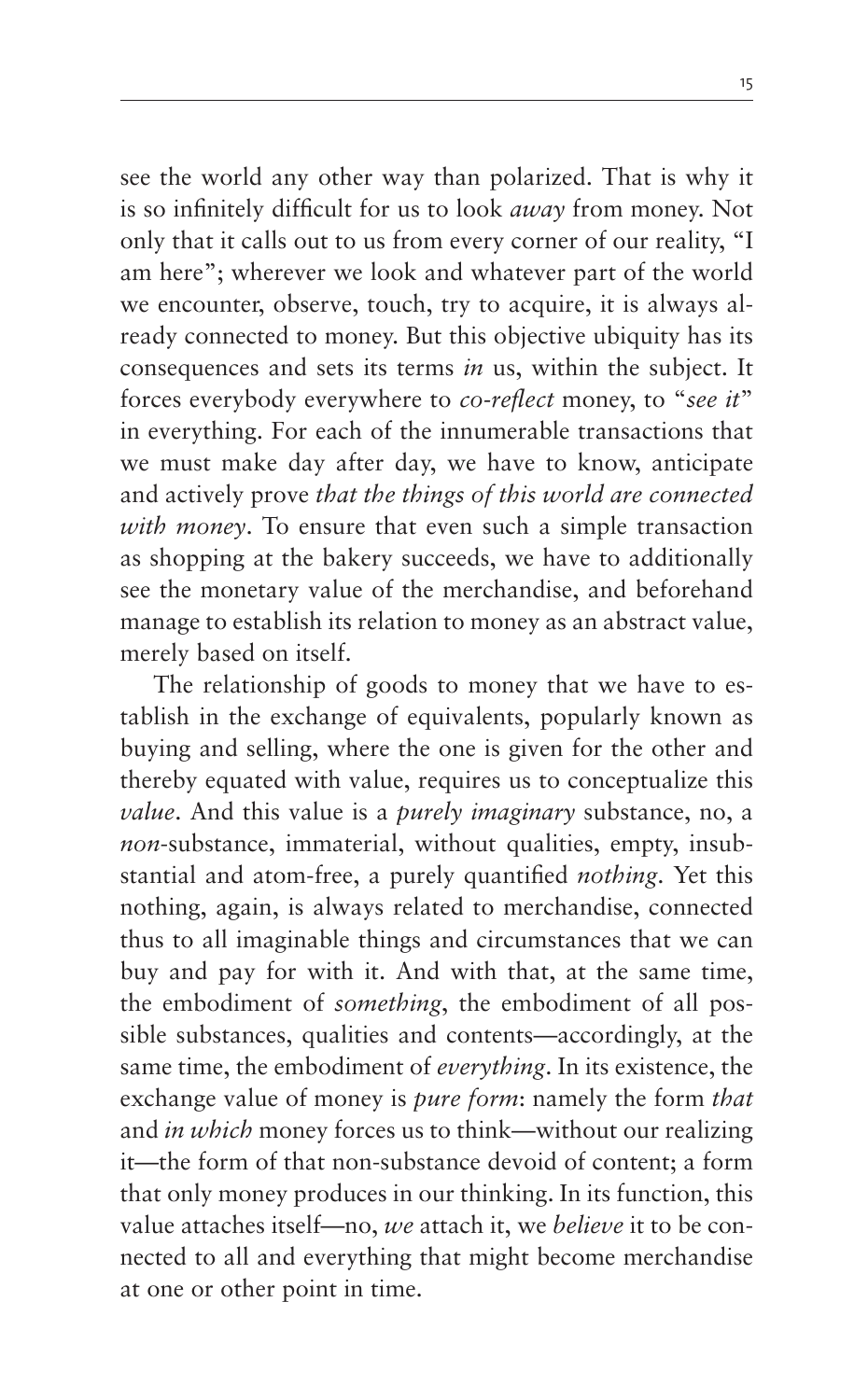And this process does not first start when we're standing in the bakery. We do it long before and incessantly. For us it is a basic, fundamental to all our thinking; just as we are born into circumstances that require just this. It is only in the way our thinking accomplishes this, and only *if* it is done faithfully, that this nothing, this abstract value, *exists*: by the fact that people *acknowledge* its function and therefore *assume* its existence. An assumption however, that is not just plucked out of thin air. It derives its compelling reason from the fact that the function of abstract value—however it may be conceived—is objectively enforced. Should anybody refute this assumption and consider the value of money nonexistent, the worldly powers would immediately provide re-education and forcefully teach the confused soul the correct belief. The laws are very sensitive regarding money and provide the police and other powers with a lot to do in this respect. There are the hard facts and steely realities. And still the fact remains: that money functions as money and altogether *is* money is based on the precondition that people *think* it, that they connect things with this abstract value, which would otherwise not exist and consists of nothing, synthetically forming it in their thought—yes, one could even say, *imagining* it. The value of money is *also* an intellectual achievement.

#### **4. Value as energy**

Thus, *this* question finds its almost tautologically simple answer: We can't imagine the world without money, because we think everything *with* it. Involuntarily and inevitably, our thinking has to synthesize this chimerical being, "value," and to cover the whole world with it. This belongs to value like the global ubiquity to money, and at the same time, contains its negative cause: the qualitative emptiness and *non*-definitiveness of money. Since it is equated with *everything* virtually, it carries no intrinsic definition whatsoever. It possesses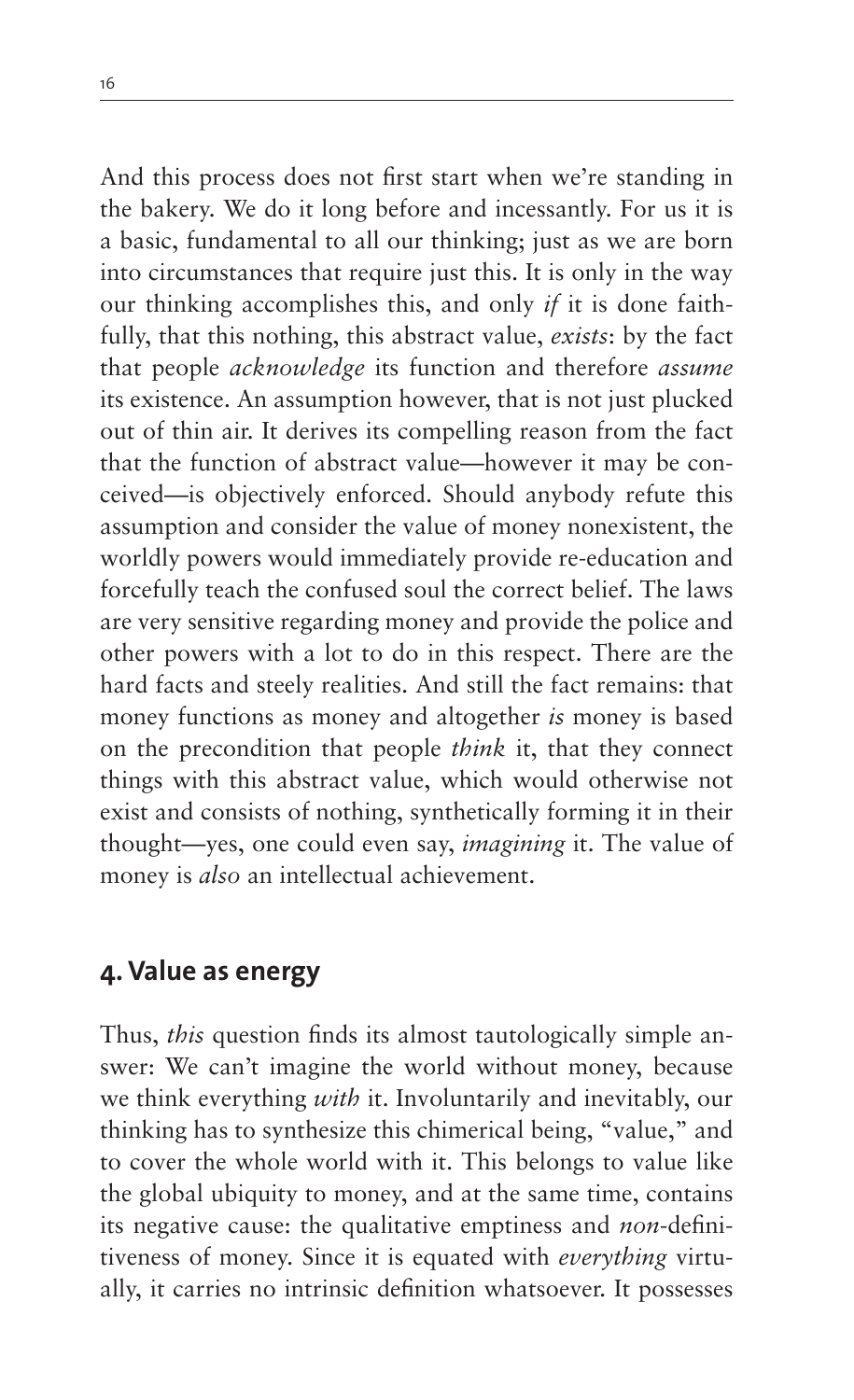no defined boundaries that exclude anything from being exchanged for money and thus has an abstract value attached to it. Paradoxically, it is exactly this non-definitiveness that defines how we conceive value and whereon we transfer its form. The less we draw a line at money i.e. defining the things that cannot be bought with it and therefore not related to it, the less we can draw a line at our thinking which determines what we should not be allowed to regard as valuable. The universal spread of the thing is imaged in the form devoid of content and conversely, the thing devoid of content is imaged in the fact that its form is universally *transferable* to everything, to every cognition. Nothing can ever put an end to the thought, "I am of no value." This is why, in our money-mediated world, our thinking considers everything in this world as being of value too.

I still remember well the indignation of a construction worker from the German East who saw a Western colleague drop a whole box of nails from a scaffolding and, instead of picking them up, reached for the next box without further ado. In the GDR, no wooden board was cast aside without first removing the old nails, which were then hammered out to be re-used. Now, the new ones are dropped and the calculation is different. Someone makes the calculation entirely in money and says to himself that the time needed to climb down and collect the nails one by one would cost more than new nails. This may be true or not. In any event, for him it was not nails that fell from the scaffolding, but money—which "is" time. It is inherent in this as well as in that, and the nails may be from iron and the time from whatever, their actual substance is always money: it's all about *its* conservation, about *its* reality. With it we double the world into itself and its astral body, which we "see" in it. The imaginary, however, seems more real to us than the world itself, appearing to be its true body,

the body that counts. In *Faust II*, the Emperor's Steward complains—"Now I'm to pay, give each his wages"—the dependence on a creditor: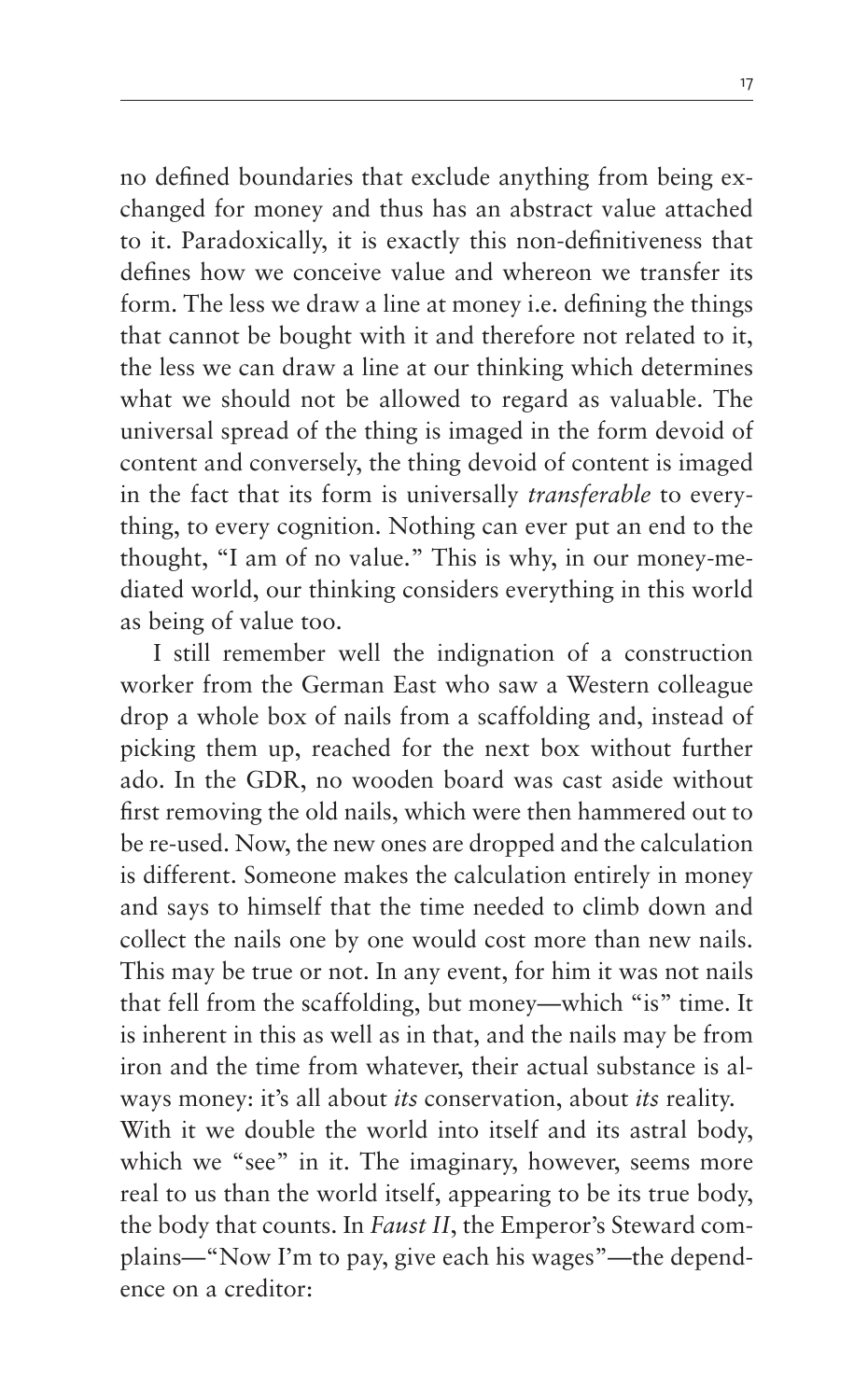"He'll make advances which for ages Will put our revenues to rout. The swine are no more fatten fed, Pawned is the pillow on the bed, At table we eat bread hitherto eaten."

Because its *value* has been used up "for ages," *it* is "hitherto eaten" and is the actual bread, which is merely followed by the baked bread on the table that is like a witch's trick or a ghostly mirage. But Mephisto knows how the Emperor can avoid the ravages the advances will have on revenues, namely by counteracting them with a similar pre-emption: promissory notes based on buried treasures. Goethe plays with these notes as if they were only play money and yet they are veritable bills—similar pledges were made on ours for a long time:

"To all whom it concerns, let it be known:

Who hath this note, a thousand crowns doth own.

As certain pledge thereof shall stand

Vast buried treasure in the Emperor's land.

Provision has been made that ample treasure,

Raised straightway, shall redeem the notes at pleasure."

We may as well leave the gold, the imaginary basis for the value of the notes, buried in the ground. For, whether with gold or without, whether kept on paper, in metal or as electronic data, none of these will make its value more or less substantial. The reference to *gold* that the devil and the authorities attach to it only shows how solid and real the value seems to us, while it offers no proof of value other than to *refer* to goods, no matter to which. It *is* this attribution: the *reference* to goods, to what it buys, and wherein it exists. And that's why it suffices simply, somewhere and somehow, to seize and attach itself to a number—especially when, at the same time, worldly powers assure that this number *functions* as money, as an amount of *acquisition*, namely the power of access *to goods* by purchase. If this number on the account were no longer used in this way, and if nothing could be bought with it, then it would be the pure nothingness of its form. For it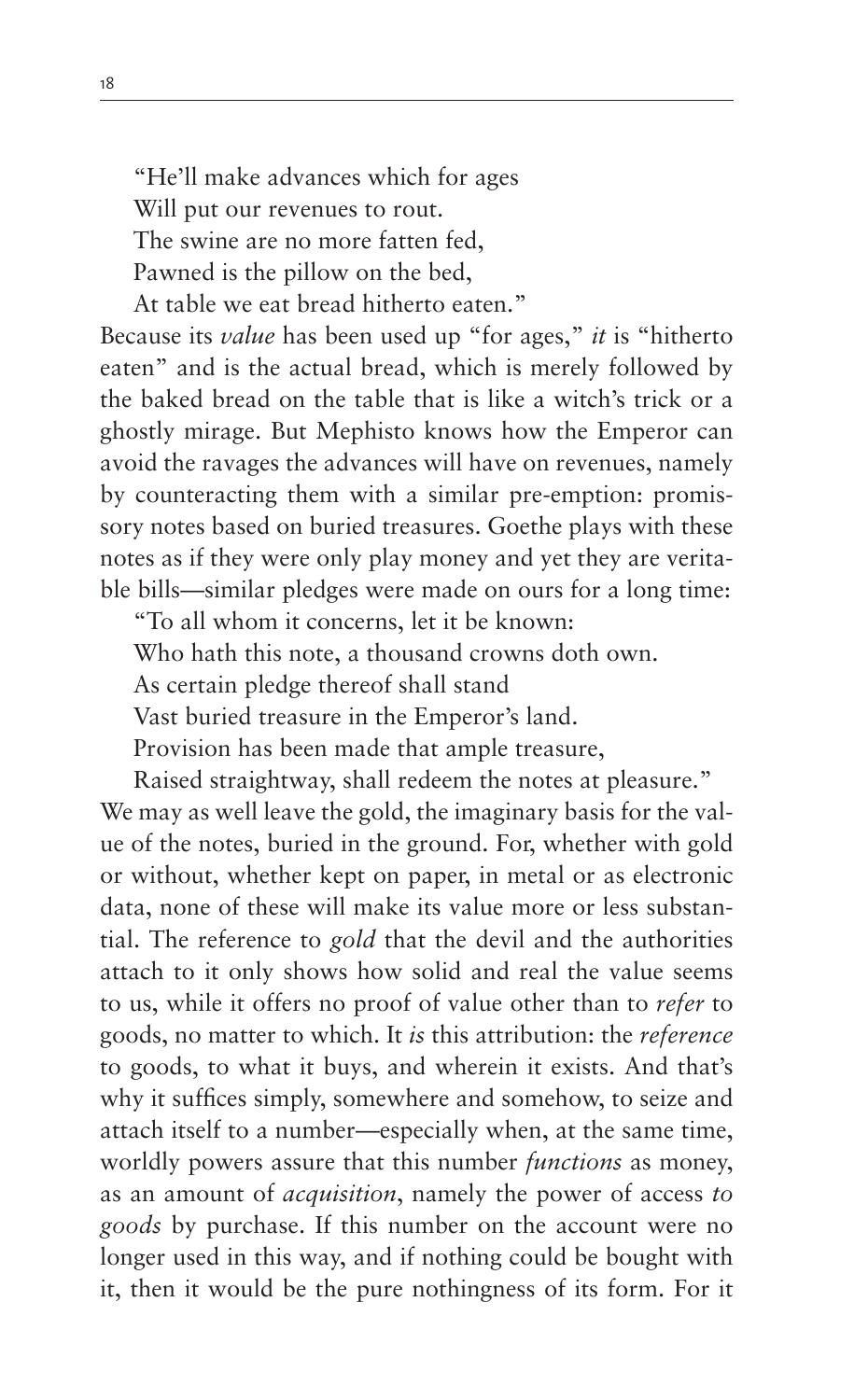to become the significant something that we know it to be, it has to have exactly this one function and thus, only goods that recognize this reference to themselves are to exist, no matter whether they are gold or jelly beans, a massage or a fresh loaf of bread. This is why the nations that have finally understood, are gradually dissolving their gold reserves and the monetary value of a bill has not been paid in gold by the state for a long time. But this only means that the value itself now functions as gold, which means that function and pure reference get a solid, independent existence—that we *think* them in this way. This is crazy enough and horribly wrong.

It is the involuntary misbelief that money and value are an absolute substance, or, better still, a kind of energy that could be generated and has to be produced like kilocalories or electricity. It's a commonly held notion: one only needs to direct money somewhere, pump it into something, invest, and where there used to be stagnation, things would soon start rolling. "Where in this world does not some lack appear? Here this, there that, but money's lacking here." And it is lacking everywhere, it is needed everywhere where *something* is missing. Here, there is starvation, for money is nourishment; there, a building remains unfinished because money is the mortar. And there, the supply collapses for money is the enabler of everything. And there, food in fact is lacking, but it flows when funds flow. Here, a project is on hold even though people and materials are available but it kicks off as soon as the fuel arrives: money. On the other hand, in the poor countries there would be enough capable hands, but firstly money has to come from outside, giving them the power to become workers.

Kurd Lasswitz has put the attendant notion into its purest form. In his novel *Two Planets* the inhabitants of Mars, vastly superior to earthlings, cannot do without money either, but they instead use *energy* directly as money. Like a cash card with a memory chip, everyone carries a portion of it, charged by the sun, as a means of exchange transferrable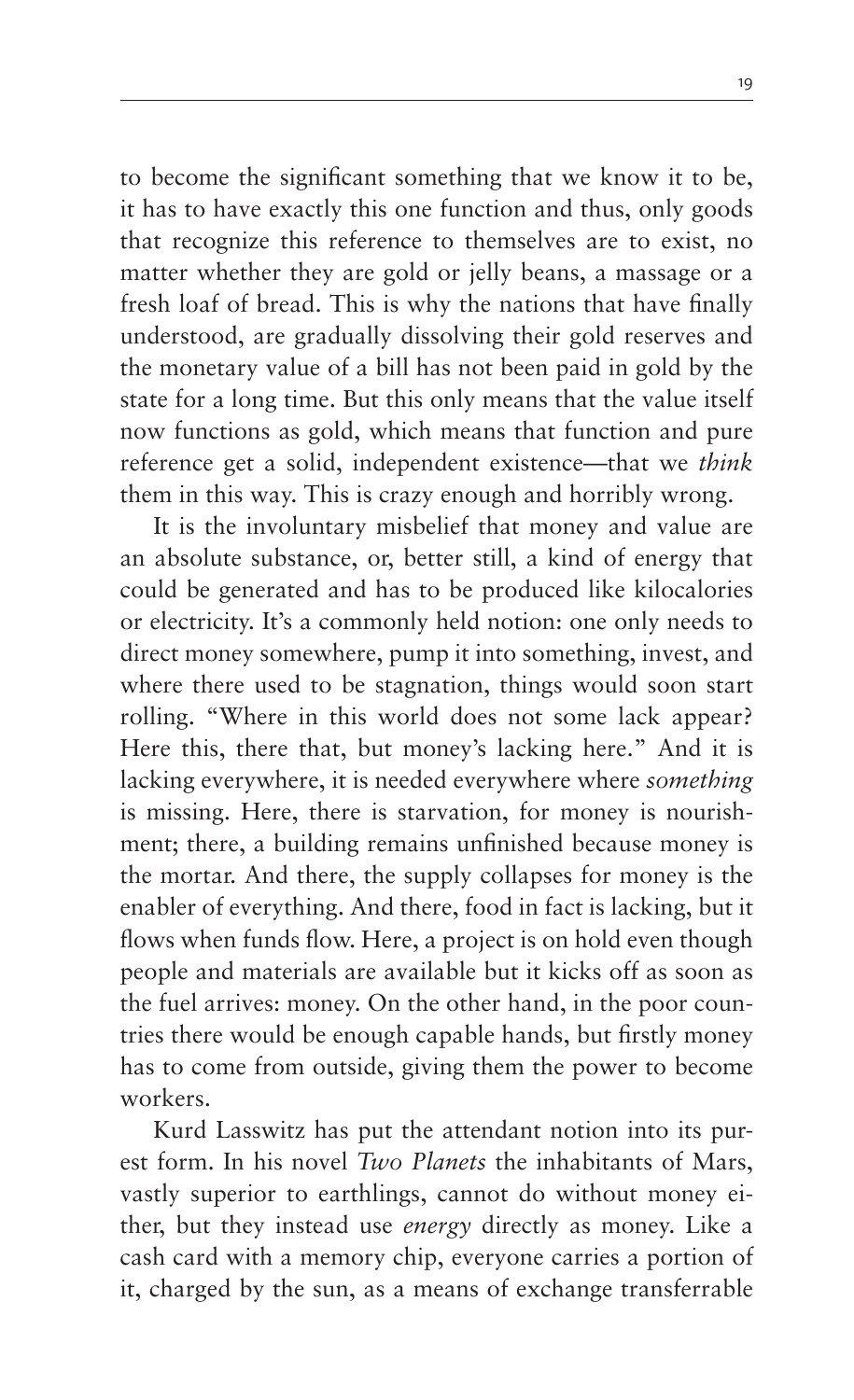to others and in any event a form of value that, as energy, works *immediately*. The charged battery, yes, this is how we imagine money: output that collects and thus enables output. From the energy the rich nations would have accrued, some would be given to the poor. And because the latter are lacking in strength, the strong would transfer some of theirs. From where else might the power to act come other than frompower? However, this we believe, would be money itself: the potential energy of a stone that has been lifted to a certain height with the same amount of energy, that, rolling downhill, it emits again, as "output." This is why one says one can only achieve what one has achieved! One can only consume what has been generated! Such axioms make sense to us, and yet they are, if they concern money, pure lies: as if money were food itself, only then to be eaten if cultivated earlier, and as if it were work itself which can only be executed when someone has collected enough strength to do it.

Indeed, if that were the case, as our own money-formed thinking would lead us to believe, *then it would never work without money*. Then money would have always been predestined in this world and those times that did not yet know it would simply not yet have discovered that the labor someone performs constitutes immediate value and everything otherwise is also money. When people finally issued coins, wrote on paper and traded on stock markets, they would only have given this natural state a visible form.

Yet money *demands* output but *is* not output; it *disposes*  over the production of things but does not *produce* them. *Its* becoming produced is consummated only via a change of hands, by buying and selling; this means by the sheer opposite of production, by its *consumption*. It is immaterial what is produced then it does not become money as this product, but only when consumed by someone other than the producer. As a matter of course, it is clear to us that, above all, one thing is needed, consumption, for the "economy" to work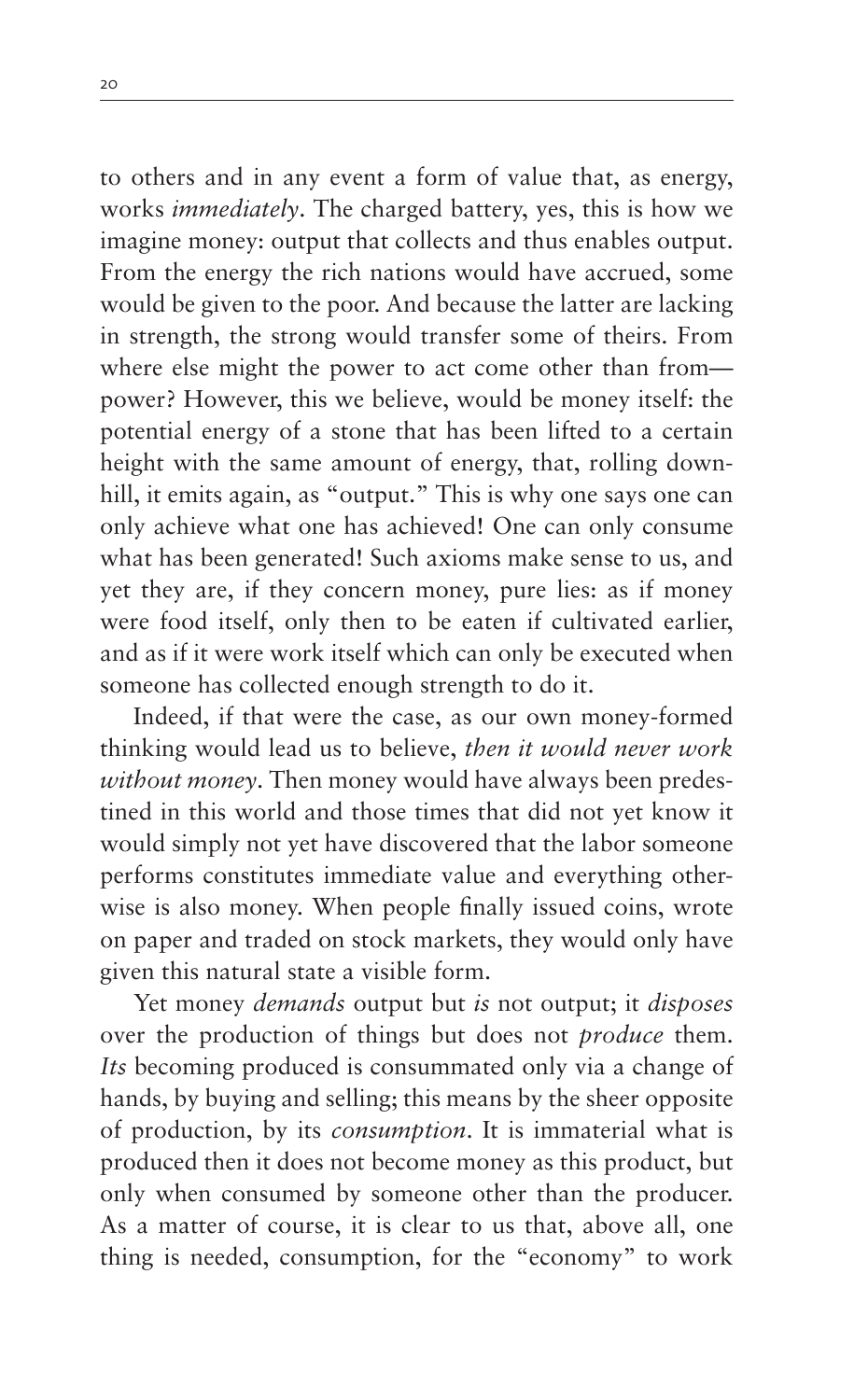well. Where nothing is consumed, no money accrues, and in this respect, thus, money *is* consumption, and in fact, preposterously, for that which has already taken place, the past; money is always bread which has been "hitherto eaten." It is absurd, then, that what the one person consumes, collects as substance with another; what has been already used functions as material on which the next has to exist; money and credit are passed on as nourishment or fuel already digested and burnt by others!

A harmless illogicality, one might say, but—only as an example—a deadly disaster where not enough consumption in exactly this manner of abstract negation could be exchanged, thus where too little consumption became money and therefore at the same time with this missing money food that would have to be bought is lacking. The same illogicality becomes a global disaster, no, has long since become one, to wit: imagine an apple tree heavy with fruit and now the logic of harvesting which dictate that the more apples that have already been picked, the more that can still be harvested; if nothing had been harvested, the tree would therefore bear no apples; it would be better if as many apples as possible were already taken and eaten, because then, there would be even more apples to take from the tree. It would be best if the tree were plundered because, then, yes, then, the pillaged, stripped tree that carried nothing would yield the most. This image is still far too harmless but everyone will be able to add appropriate and more detailed images of the effects and realities of our way of dealing with the world, from the earth, air and water to the ethereal inner lives of people, that thoughtlessly, thoughtfully complies with this logic.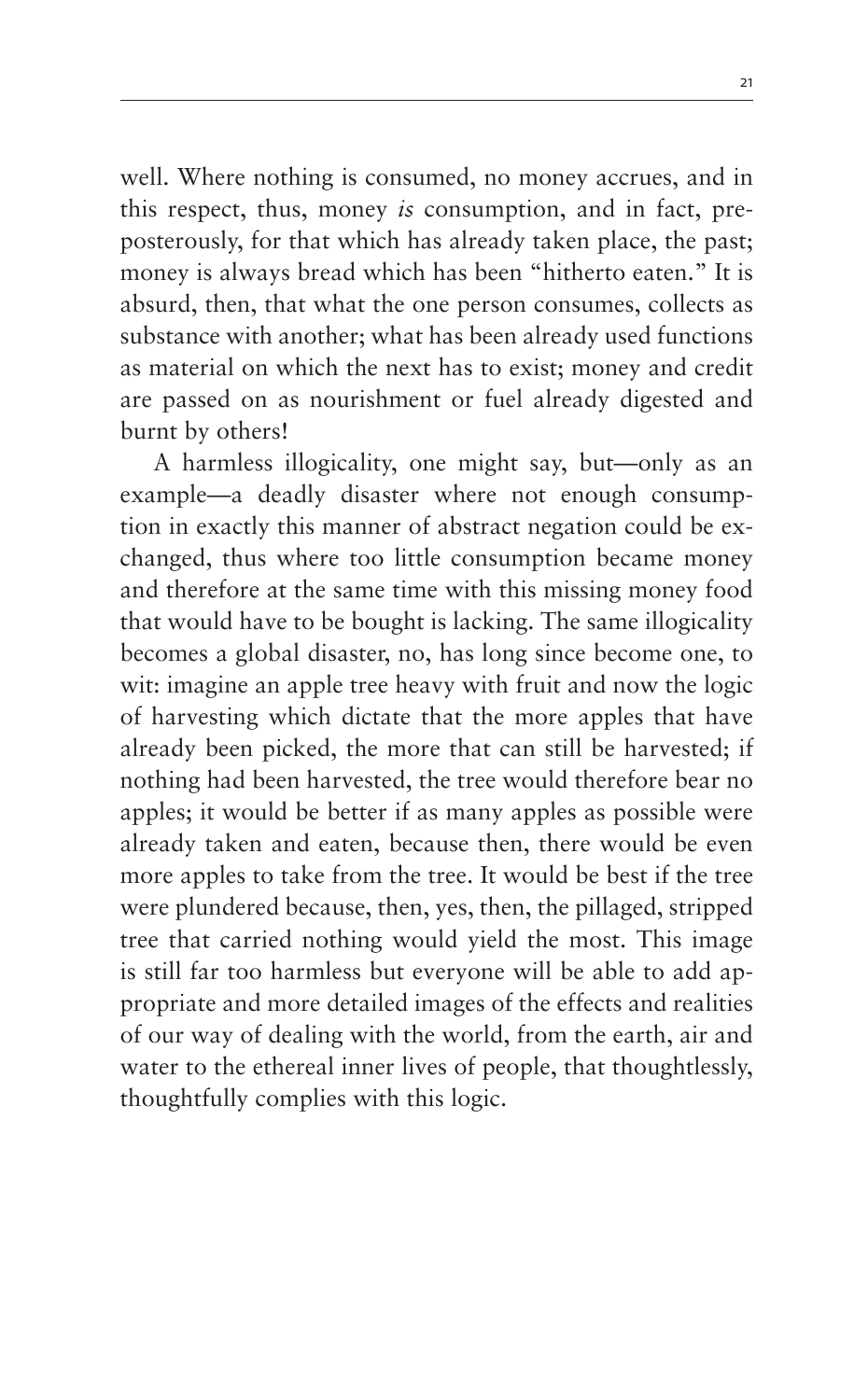#### **5. The unthinkable thought**

Now, and what if things did work without money? No, not just its replacement with bits of information, cowrie shells or work vouchers, no saving of money and perpetuating of its logic, but its abolition. If things worked without money: it would be missing—and thus *nothing* would be missing.

The world would no longer be doubled. Things and people would merely be themselves, not bound to any duality, not subjected to this *un*-thing, whose compulsion to multiply *itself* makes everything count for nothing. All food would be produced because it is food, not under the precondition that it, at the same time, above all, has to have value, that *un*being, which everything has to become if it is to serve somebody for consumption. People would only need to worry about these resources but not because they should be made the resources of an *un*-value, which is not concerned about anything else at all.

Nothing would be too expensive anymore. No hunger would hence go unallayed because money is lacking. No help would therefore go unrendered because nobody can afford it. No enterprise would fall flat only because, somewhere else, consumption was not sufficiently transformed into this stateguaranteed chimera.

Nothing would depend on having to be profitable anymore. No deed and no good would come into being only then when the calculation alongside works out: money invested for it has to become more money in return. Manufacturing facilities would be run for their products and would not collapse because of the insufficient money they make. Nobody would lose his livelihood for the reason that paying him would mean that another person would not get sufficient profit.

One could produce according to the demands and needs of the business, not dictated by costs and profitability. No house would have to be built or refurbished to a lower standard than the technical possibilities permit—for the simple reason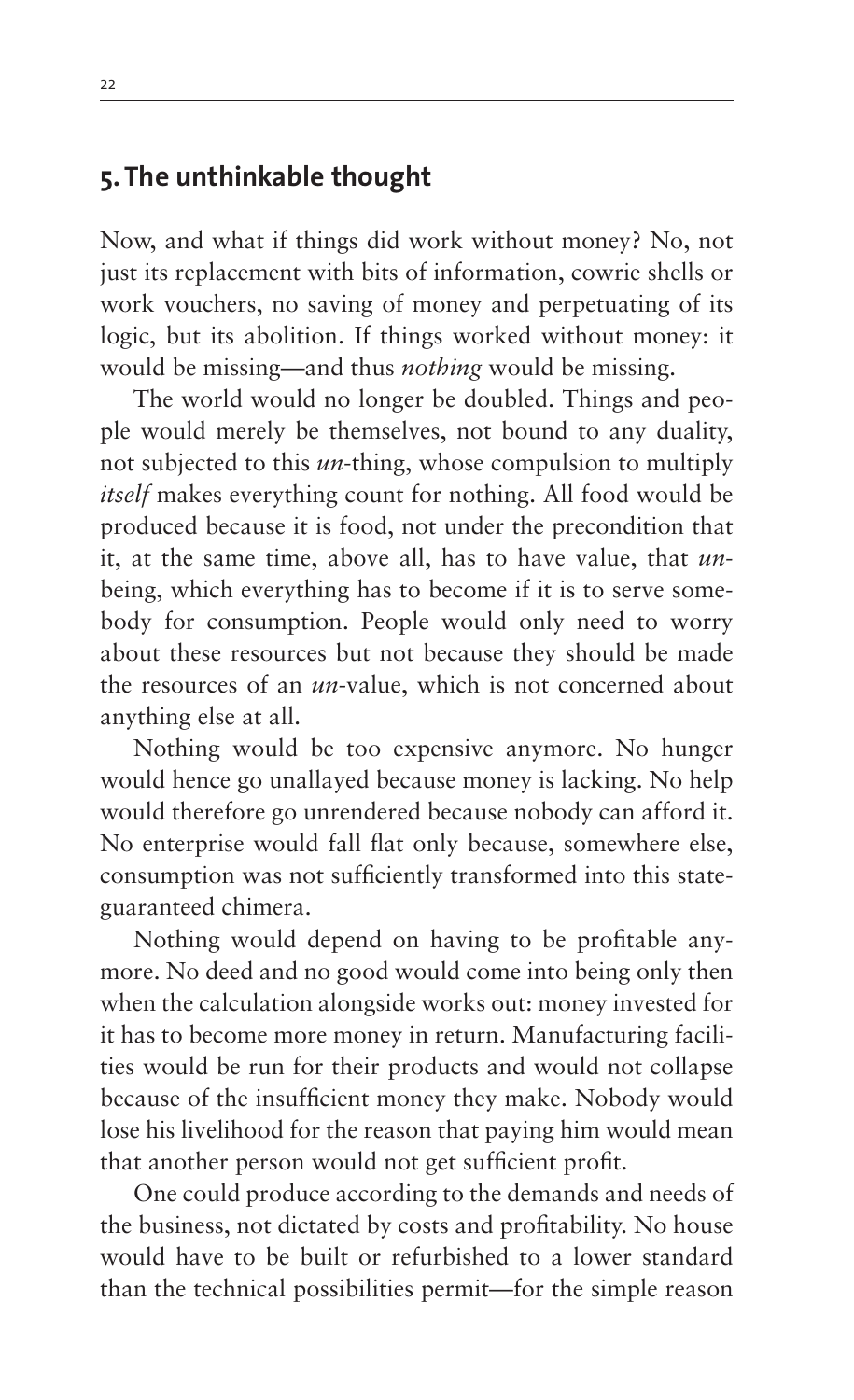that it is cheaper. Livestock would not have to be reared for sale with dirt, chemicals and feed containing other animals because it is the only way to survive in the market. And people, at least those who are lucky enough today to grapple for the good fortune of a paid job, would not have to work under a pressure that increasingly ruins their lives—because the competition doesn't countenance anything else.

That's all well and good but these are papery, utopian conditions and a list that could be continued endlessly, from wars for a world order that suits the leading economies to the brand pressure among the young, or, on the other hand, from a good-tasting tomato to providing for all men without the notion of conquerors and conquered. But, the first objection is as follows: Who then is to pay for all the beautiful things? No one should pay for them because no one would have anything more to pay for. Who covers the costs? No one; money would not have to be procured for anything anymore. But who will produce what everybody needs? Who will perform the necessary services? Whoever—let's say, for the time being: volunteers.

Of course, the objection is compelling: if there is no money, where is everything to come from? But that only presumes again exactly what must not anymore be a precondition, namely, money as the fuel for all activity and production. Because today everything happens under its constraint, because nothing is done today without money being involved, this is why it is unimaginable that, without money, anything could come be achieved at all. However, it would be correct to say that whenever people resolve to do something which is within the realm of their possibilities, it usually works because they resolve to do it and are agreed on it.

Another objection: How should it be then that one gives and takes and in doing so does not want to get *as much* as one has given? Should one let oneself be overcharged, without batting an eyelash? Should it be allowed, without right of appeal, that one gets in return something *less* valuable than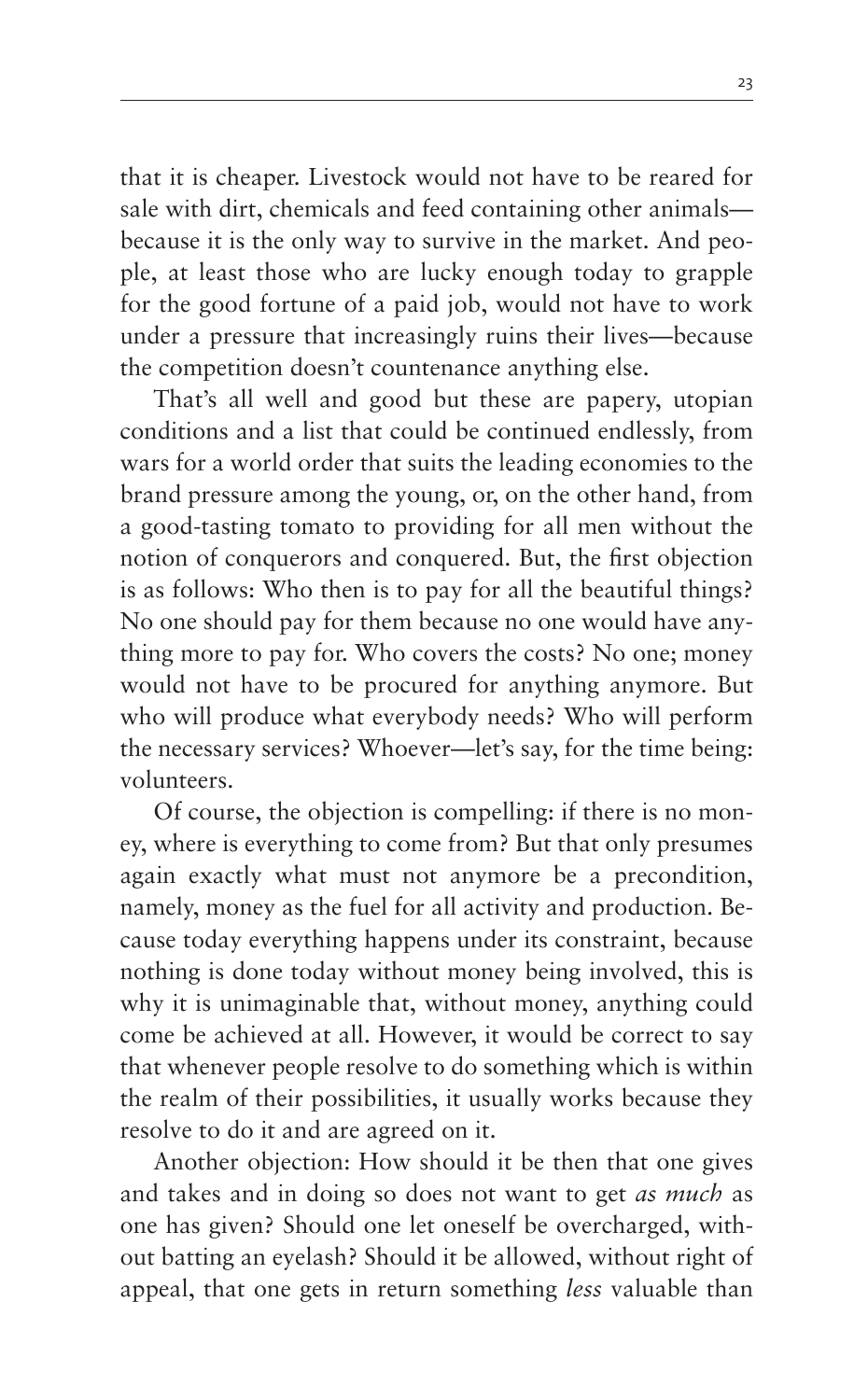that which has been given? No, because it would not be *less*  valuable, because it would not be *value*. And this is not a trick but shows once again how difficult it is for us to not see the world as value. For this objection also presupposes something that wouldn't make sense anymore without money: the exchange of equivalents between the two owners of values A and B. This also would be dropped and be replaced by the right thing: the collective, agreed production and distribution of goods.

"But then, everybody can take what he wants!" A good objection, indeed and finally a word of truth about money. Otherwise it is a widely held conviction that money solely exists so that everyone gets his stuff, because he undoubtedly gets it *for money*. And yet things are such that he gets it *exclusively* for money, and in this way money is obversely the means whereby *not* everyone can take what he wants, in fact that he can take *nothing*, that he is *excluded* from everything—from everything for which he cannot offer *money*. This exclusion would indeed have to be dropped. Not in the sense that the world would remain a supermarket and the individual would go there, clear out the shelves and open his own shop—and why would he, since nobody would buy anything from him. Rather, in the sense that the distribution, as well as the production would be agreed upon, no longer a matter for private customers but a kind of commons.

How should that work? That, I don't know. But I have a proposal.

All the people who are still full-time or otherwise a large part of their professional lives engaged in considering, calculating and figuring out how money is to be handled, thus, for instance, from the regular civil servants in finance departments up to the ministries, economic experts from the IMF down to the tax consultant, banking professionals from the ugly branch office here on the corner again up to the European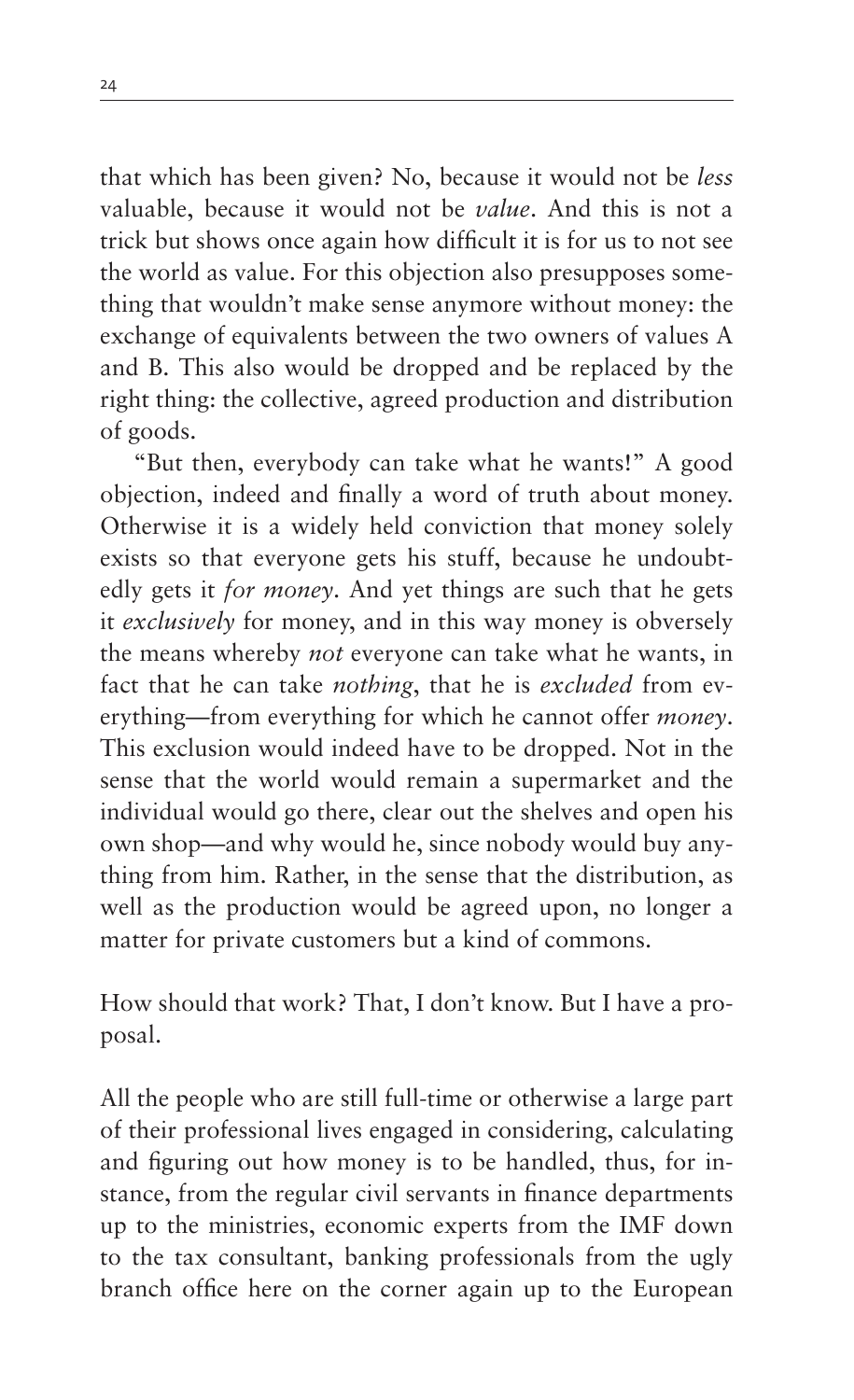Central Bank and the World Bank, the people from the insurance industry, from the advertising agencies and corporate consultants, the concentrated *intelligentsia* of business and economics, business journalists, brokers all the way up to Nobel Prize-winning high-flyers who, with their formulas the year after the award, are a complete failure, the developers of cash machines, anti-theft devices and transportation tickets, employees at check-out lines, in bookkeeping, in marketing, a plethora of lawyers, watchmen and prison guards, bank robbers and speculators, programmers and packaging designers, unionists and lottery queens, all of them, these millions and millions of people who, without money would have nothing, or at least significantly less, to do, and thus would be free for a new occupation, but also including all the other people who still have enough worries with money, they could all get together at an enormous brainstorming session, a kind of Silicon Valley of the new social theory, to the critical mass of a qualitatively freed innovation discourse—oh well, thus, they might orient their collective intellect which until now has served the high levels of productivity *plus* the stressful administration of financial affairs, to focus only on the former. And then they might consider how the essentials will be produced and distributed.

Production will certainly change, goods will not have to travel three times around the world only to have consumed in the end less money but all the more energy. Not every little childrens' yogurt will stand in its own little plastic cup with its own lid on open, refrigerated shelves so that its purchase does not, for heaven's sake, have to overcome any unnecessary resistance. On the one hand, production capacity will decrease since money, as the grand coercive power over people, will be gone and with this there will be no incentive for growth anymore; on the other hand, however, it will increase, for money will no longer exclude millions and millions of people and condemn them to inactivity; and because lots and lots of unnecessary labor, otherwise concerned with the dif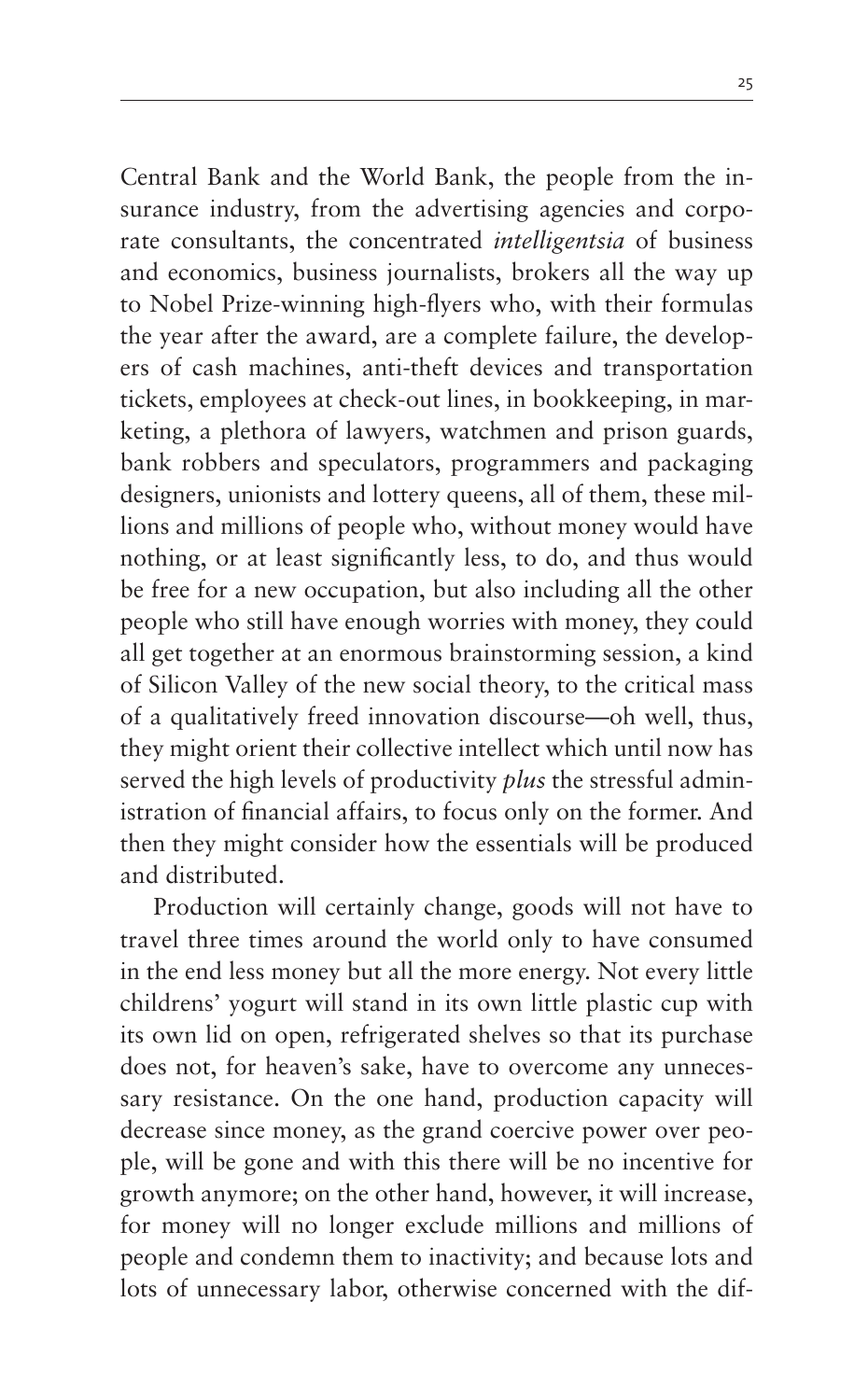ficulties with money and guessing the vagaries of the always blind, impenetrable market, will be freed up for more useful purposes.

And distribution? Doesn't it have to be *planned*? Yes, it does. I know this sounds abhorrent to the ears of people who in the market economy were all so free and never had to plan anything, weren't they? Is it not true that such people have planned neither any elements or processes of production nor the circumvention, outbidding, or thwarting of competitors? No, the stock market's course *cannot* be planned at all, never in their entire lives have those people wasted a thought on planning this course, have they? Well, now unfortunately and surprisingly all of a sudden it would have to be planned, yes, although not like in Socialism, the "sales" of "goods," the "generation" of "surplus value" and similar gibberish. Instead, what is needed would have to be planned, how many "hands" are required and for how long to be able to produce in a certain way—things like that. Programs could be implemented which have been in use for a long time in businesses, programs that determine when and which component of production has to be delivered to which location for all to be well in the end. In the meantime, establishing needs would make use of the wonderfully interactive planning capabilities of the Internet. And people, who in any case want to prevent someone from getting more than he is entitled to, would no doubt achieve results with a minimum of the effort used today to solve this problem. It would suffice me: I have food, shelter, no competition; if anyone wants to fight over a yacht, then let him do so.

Is everybody agreed? Can anybody imagine it? Would now—any of you want to abolish money?

No arm twitches, no finger moves. I remain alone. What can be wrong, what has happened, what did I overlook? But, of course, one very small trifle: the fact that it doesn't work.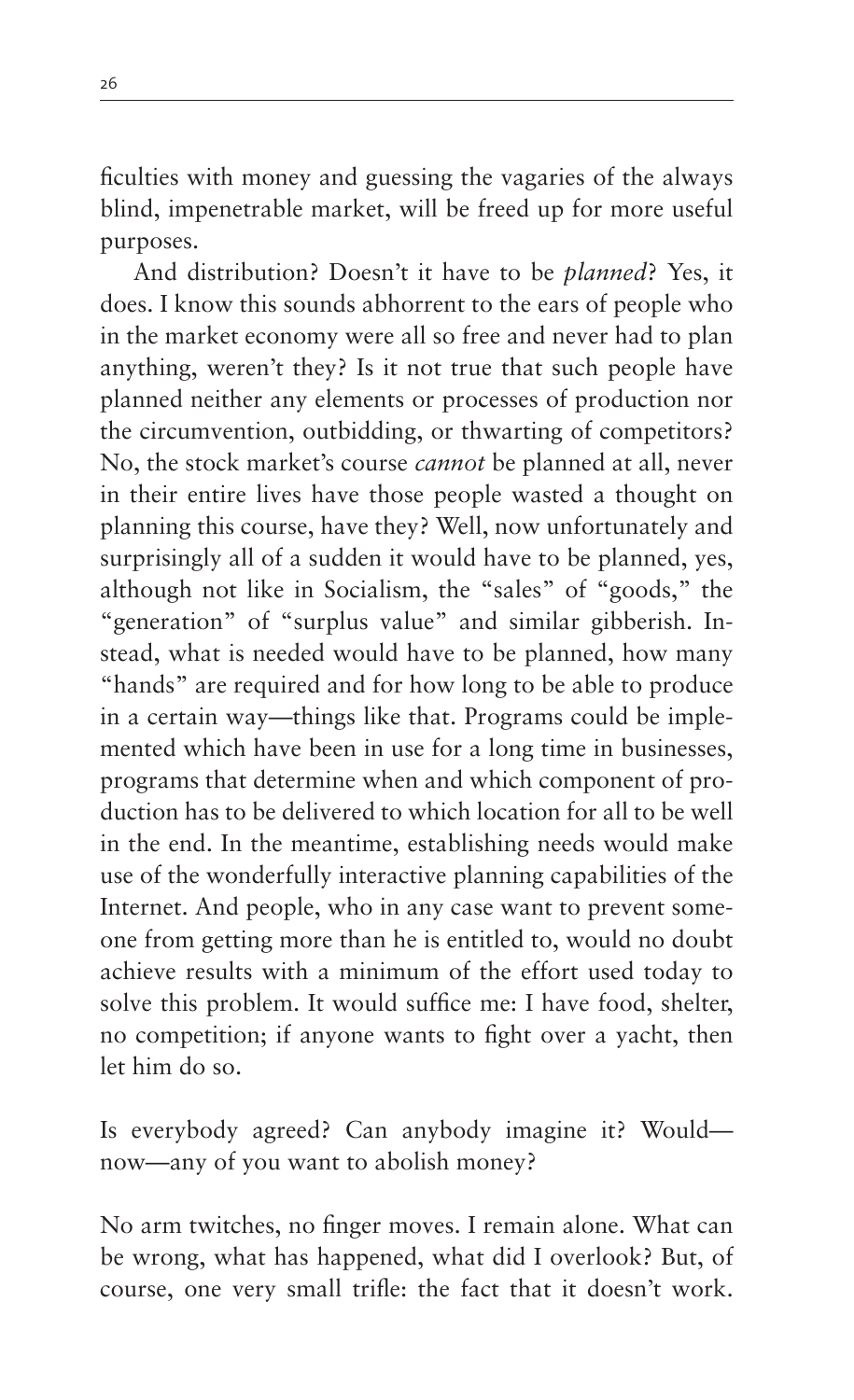Because money *exists*—and correspondingly its *compulsive* power. Every single cent that someone owns, exists in this world as the *claim* to be redeemed in merchandise, a powerfully protected, heavily monitored claim that everybody has to insist upon and which, hence, is passed along as always itself and always the same. We don't want to give up the one big thing that we, here on this earth, own, that forms us, that determines our place—or makes that place threateningly precarious—: this would be like giving up *ourselves*. And we *cannot* give it up. There are mighty overseers who do not like it when states themselves allow *too little* entitlement in their own sovereign areas of monetary logic. They don't like it and therefore don't let it happen. To that end they extort, murder, scheme and not least also wage real war. Nowadays war no longer needs to be cold. The thing with abolishing money, one can, as they say, forget about it.

So let's just put it out of our thoughts forever.

*Eske Bockelmann, author of* Im Takt des Geldes. Zur Genese modernen Denkens*, Zu Klampen, Springe, 2004, works in Chemnitz as a lecturer in Latin and Greek.*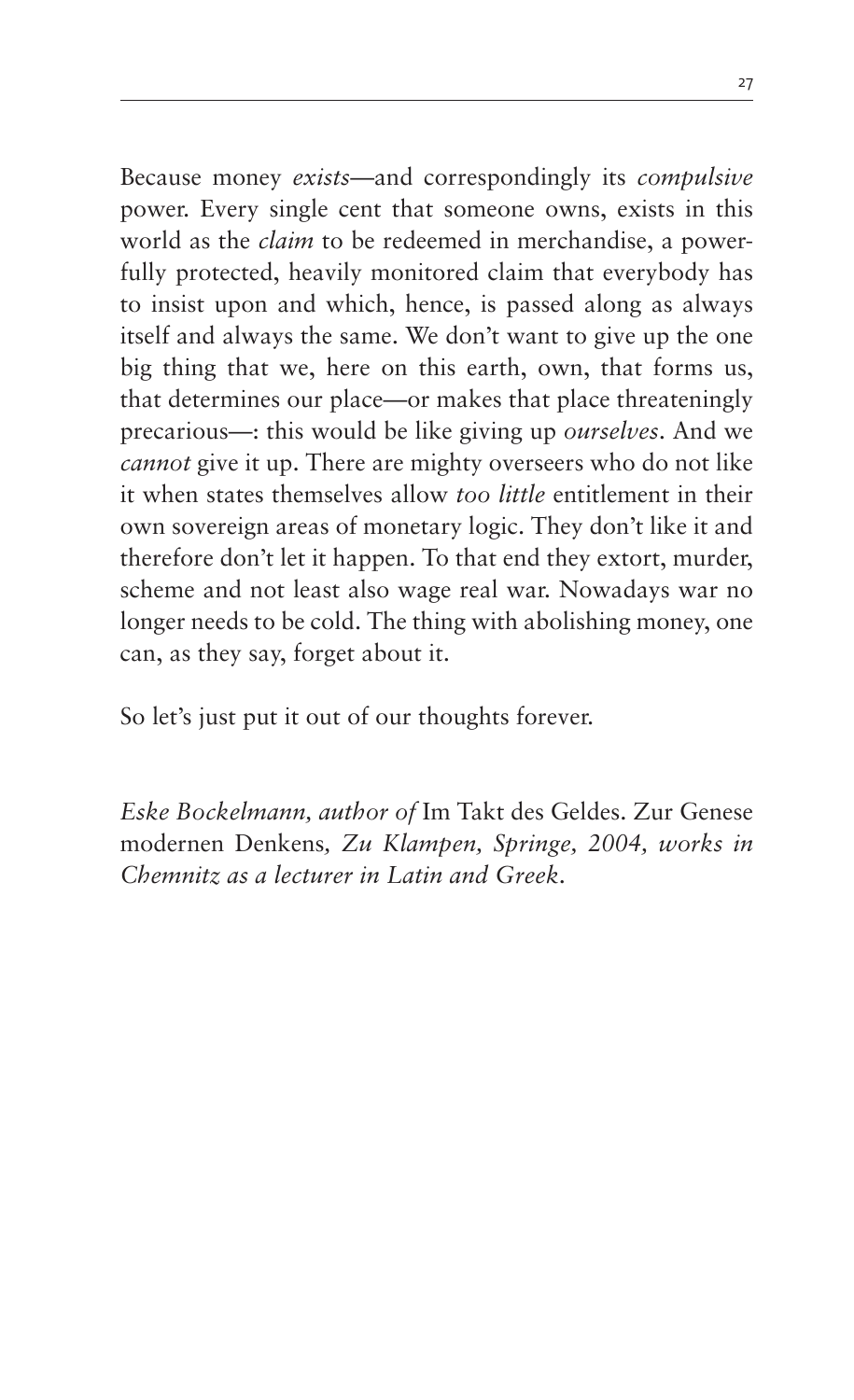#### Money Museum

## **On the Power and Changes of Money yesterday, today, tomorrow**

#### **The MoneyMuseum—more than a museum**

The MoneyMuseum as a museum for currency and money revolves around power and changes. For every story about money is characterised by the dynamic relationship between money, power and changes. The MoneyMuseum investigates this relationship in its exhibitions and the multimedia facilities at Hadlaubstrasse. In doing so, it places its emphasis above all on the Western history of currency, but also provides an insight into the development of money in other regions of the world. And it also considers not only past but also present and future tendencies on the currency and financial markets.



Opening hours: Tue and Fri 1 to 5:30 pm (Closed on public holidays) · Entrance fee: none

MoneyMuseum · Hadlaubstrasse 106 · CH-8006 Zürich Phone: +41 (0)44 350 73 80 · www.moneymuseum.com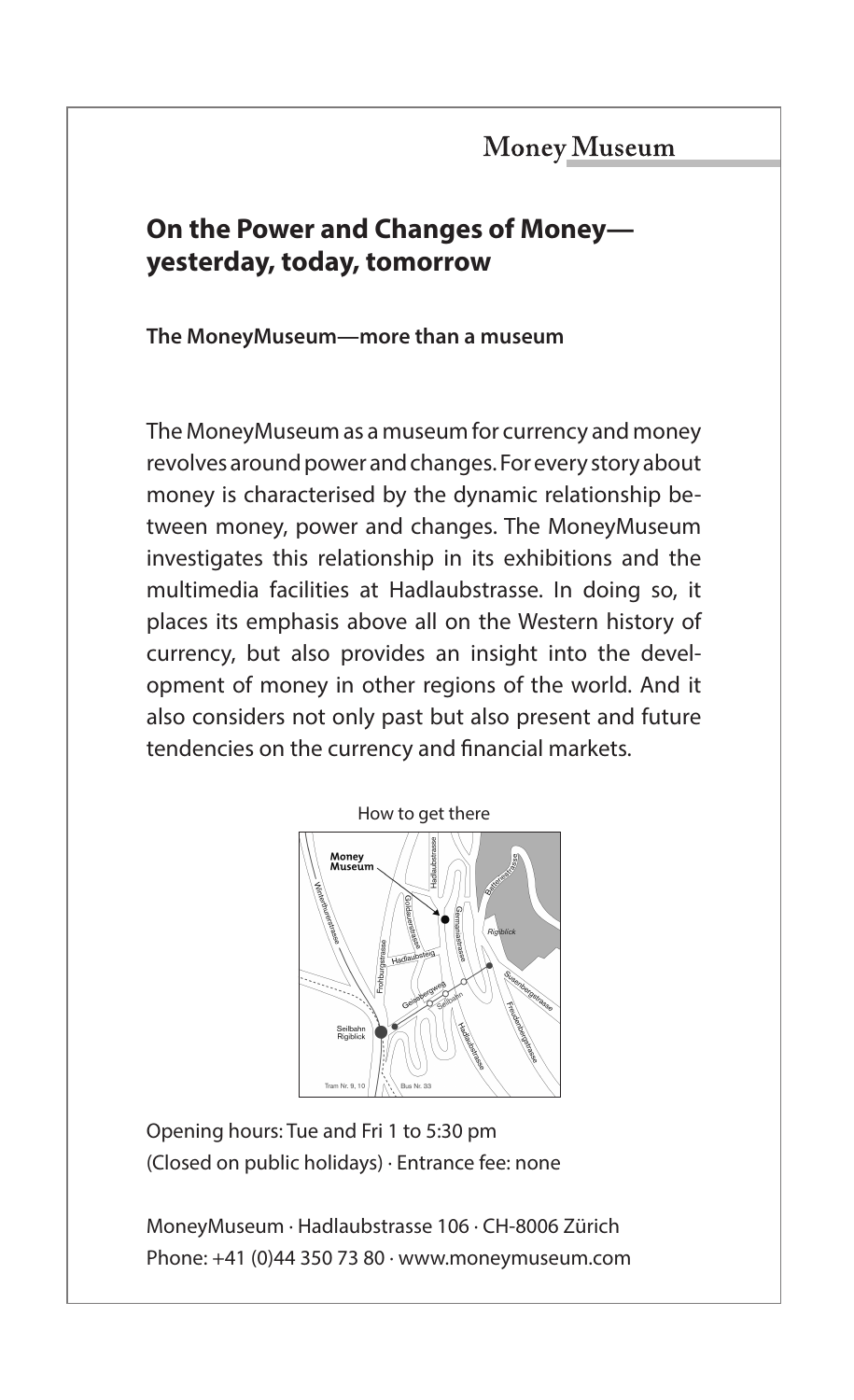## Money Museum

#### **Ursula Kampmann**

# **Money in Other Societies**

**Traditional Means of Payment from the Kuhn Collection**



**28 pages (in English)** illus. in black and white, brochure Edition in English/German Format: 12.8 x 21 cm

It is incredible what has served other peoples as a means of payment at different times! Beetles' legs and snails, shells and bars of salt, stone axes and glass pearls. Indeed traditional means of payment are quite different from our money in the West. Not all of them were used in the same way. Their use was usually connected to quite definite ceremonies and frequently served to strengthen the ties within a community.

The little book guides you through the fascinating world of traditional monies, explaining their most important functions.

For further information please go to: www.sunflower.ch

The title is available for free at: MoneyMuseum · Hadlaubstrasse 106 · CH-8006 Zürich Opening hours: Tue and Fri 1 to 5:30 pm (Closed on public holidays) · Entrance fee: none